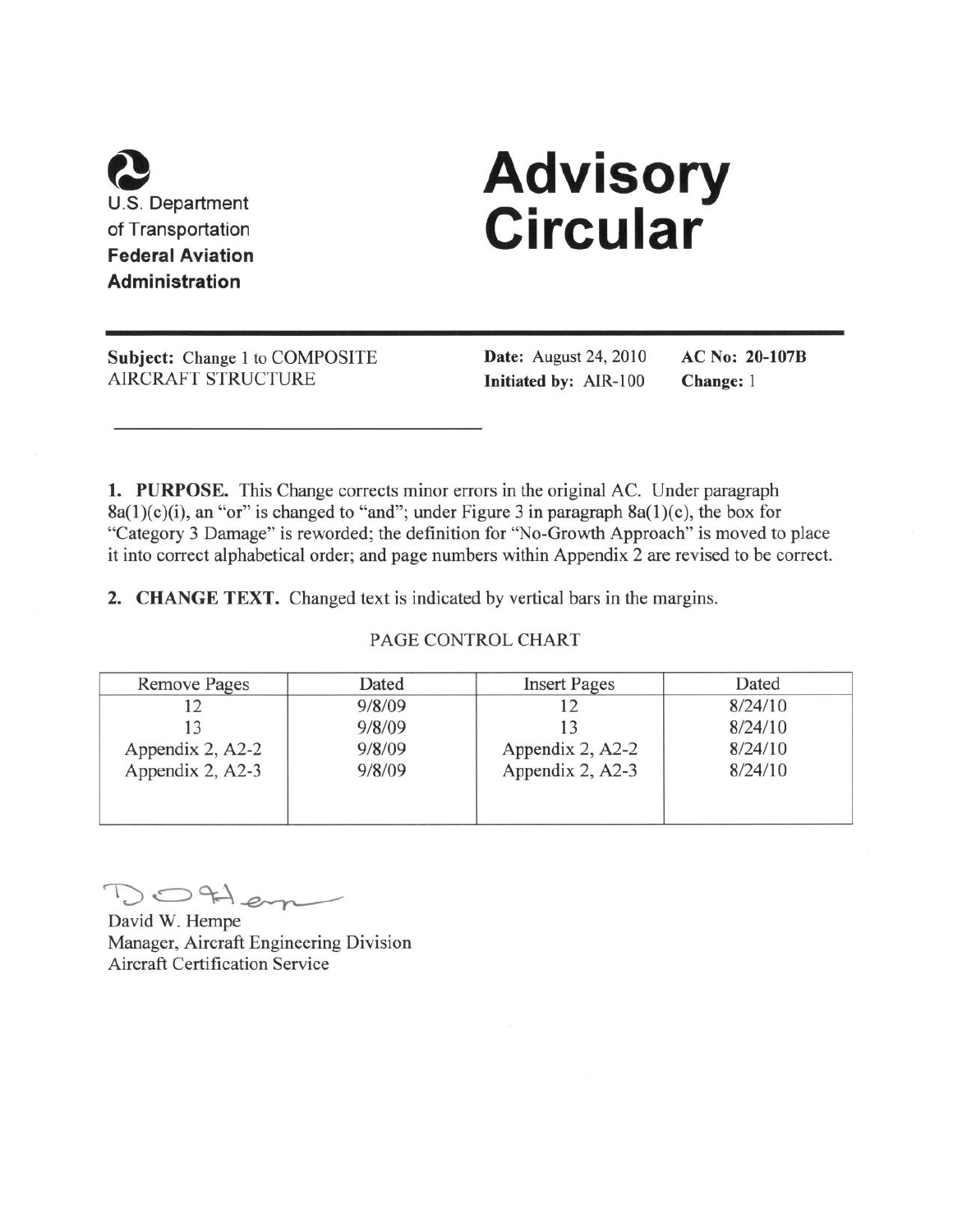

# **Advisory Circular**

**Subject:** COMPOSITE AIRCRAFT **STRUCTURE** 

**Date:** 9/8/09 **Initiated by:** AIR-100

**AC No: 20-107B Change:** 

**1. Purpose of this Advisory Circular (AC).** This AC sets forth an acceptable means, but not the only means of showing compliance with the provisions of Title 14 of the Code of Federal Regulations (14 CFR) parts 23, 25, 27, and 29 regarding airworthiness type certification requirements for composite aircraft structures involving fiber reinforced materials, e.g., carbon and glass fiber reinforced plastics. Guidance information is also presented on the closely related design, manufacturing, and maintenance aspects. The information contained herein is for guidance purposes and is not mandatory or regulatory in nature.

**2. To Whom this AC Applies.** The audience of this AC may include applicants, certificate/approval holders, parts manufacturers, material suppliers, maintenance, and repair organizations.

**3. Cancellation.** AC 20-107A, Composite Aircraft Structure, dated April 25, 1984, is cancelled.

**4. Related Regulations and Guidance**. The material contained herein applies to normal, utility, acrobatic, commuter, and transport category aircraft type certificated under Civil Aviation Regulations (CARs) 3, 4b, 6, 7; and 14 CFR parts 23, 25, 27, 29; and it is produced in compliance with 14 CFR part 21, §§ 21.125, or 21.143 as may be appropriate. The sections of 14 CFR, parts 23, 25, 27, and 29 applicable to each paragraph of this AC are listed in Appendix 1. Other supporting guidance relevant to the AC is also provided in Appendix 1.

# **5. General.**

**a.** The procedures outlined in this AC provide guidance material for composite structures, particularly those that are essential in maintaining the overall flight safety of the aircraft ("critical structure" as defined in Appendix 2), and are considered acceptable to the FAA for showing compliance with certification requirements of civil composite aircraft. This circular is published to aid in the evaluation of certification programs for composite applications and to reflect the current status of composite technology. It is expected that this circular will be modified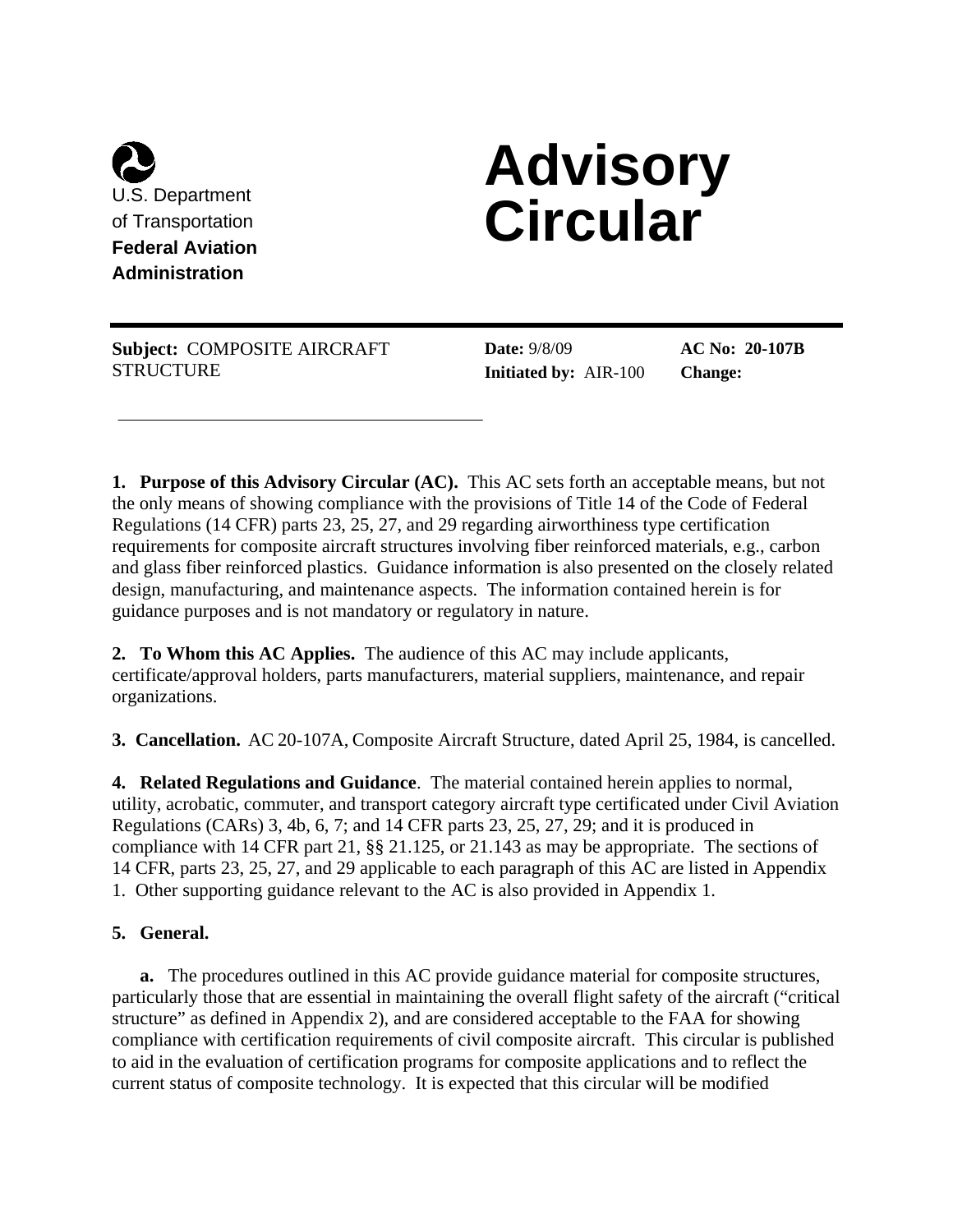periodically to reflect the continued evolution of composite technology and the data collected from service experience and expanding applications.

**b**. There are factors unique to the specific composite materials and processes used for a given application. For example, the environmental sensitivity, anisotropic properties, and heterogeneous nature of composites can make the determination of structural failure loads, modes, and locations difficult. The reliability of such evaluation depends on repeatable structural details created by scaled manufacturing or repair processes. The extent of testing and/or analysis may differ for a structure depending upon the criticality to flight safety, expected service usage, the material and processes selected, the design margins, the failure criteria, the database and experience with similar structures, and on other factors affecting a particular structure. It is expected that these factors will be considered when interpreting this AC for use on a specific application.

**c.** Definitions of terms used in this AC can be found in Appendix 2.

**6. Material and Fabrication Development.** All composite materials and processes used in structures are qualified through enough fabrication trials and tests to demonstrate a reproducible and reliable design. One of the unique features of composite construction is the degree of care needed in the procurement and processing of composite materials. The final mechanical behavior of a given composite material may vary greatly depending on the processing methods employed to fabricate production parts. Special care needs to be taken in controlling both the materials being procured and how the material is processed once delivered to the fabrication facility. Regulatory requirements in 14 CFR, parts 2X,  $\S$  2x, 603 and 2x, 605 specify the need to procure and process materials under approved material and process specifications that control the key parameters governing performance. 14 CFR, parts 2X, §§ 2x.609 and 2x.613 outlines a need to protect structures against the degradation possible in service. They also require that the design account for any changes in performance (e.g., environmental and variability effects) permitted by material and process specifications.

#### **a. Material and Process Control.**

 **(1)** Specifications covering material, material processing, and fabrication procedures are established to ensure a basis for fabricating reproducible and reliable structure. Material specifications are required to ensure consistent material is being procured, and batch acceptance testing or statistical process controls are used to ensure material properties do not drift over time. Specifications covering processing procedures should be developed to ensure that repeatable and reliable structure is being manufactured. The means of processing qualification and acceptance tests defined in each material specification should be representative of the expected applicable manufacturing process. The process parameters for fabricating test specimens should match the process parameters used in manufacturing actual production parts as closely as possible. Both test and production parts must conform to material and process specifications.

 **(2)** Once the fabrication processes have been established, changes should not occur unless additional qualification, including testing of differences is completed (refer to Appendix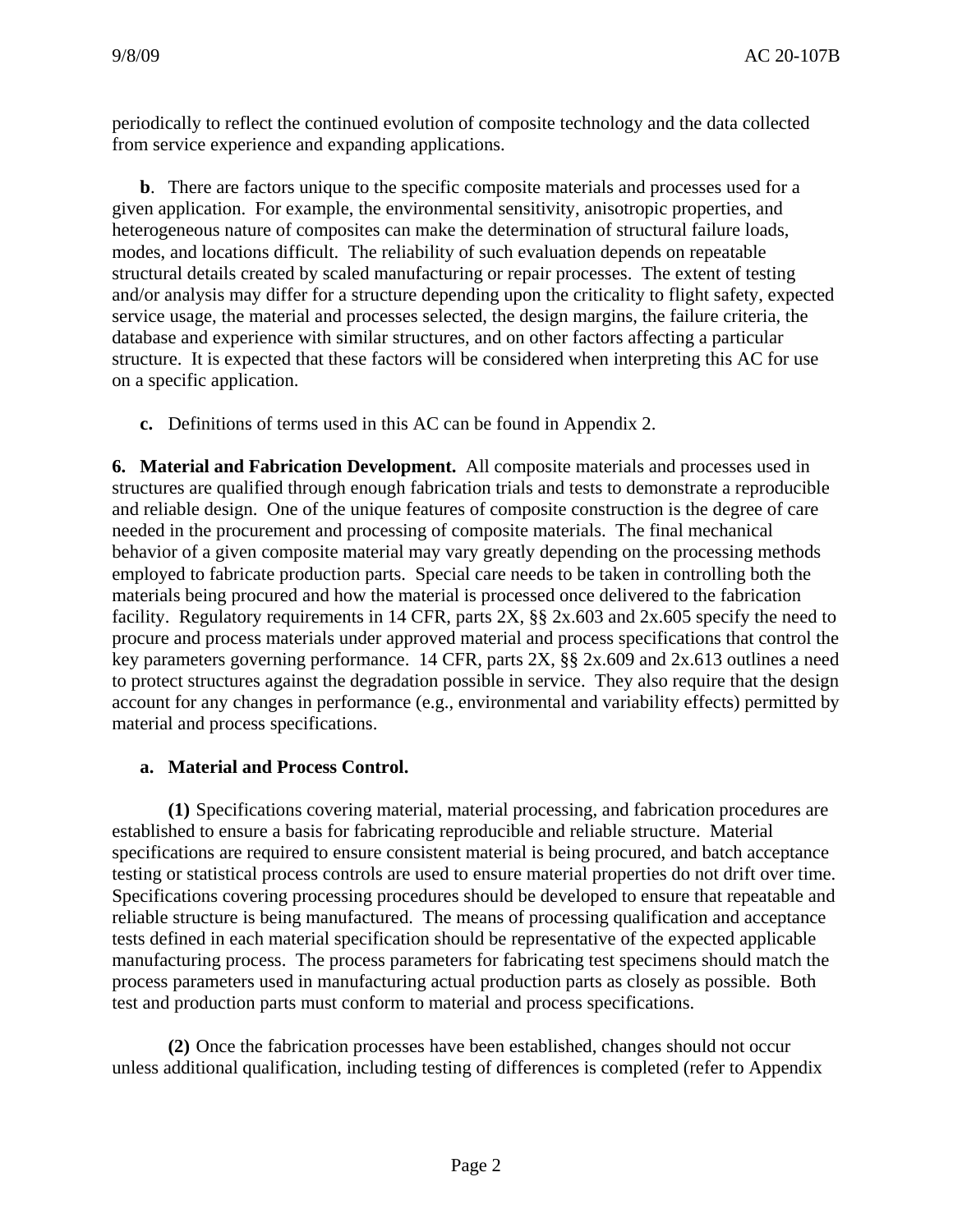3). It is important to establish processing tolerances; material handling and storage limits; and key characteristics, which can be measured and tracked to judge part quality.

 **(3)** Material requirements identified in procurement specifications should be based on the qualification test results for samples produced using the related process specifications. Qualification data must cover all properties important to the control of materials (composites and adhesives) and processes used for production of composite structure. Carefully selected physical, chemical, and mechanical qualification tests are used to demonstrate the formulation, stiffness, strength, durability, and reliability of materials and processes for aircraft applications. It is recommended that material suppliers work closely with airframe manufacturers to properly define material requirements.

 **(4)** To provide an adequate design database, environmental effects on critical properties of the material systems and associated processes should be established. In addition to testing in an ambient environment, variables should include extreme service temperature and moisture content conditions and effects of long-term durability. Qualification tests for environmental effects and long-term durability are particularly important when evaluating the materials, processes, and interface issues associated with structural bonding (refer to paragraph 6.c for related guidance).

 **(5)** Key characteristics and processing parameters will be monitored for in-process quality control. The overall quality control plan required by the certifying agency should involve all relevant disciplines, i.e., engineering, manufacturing, and quality control. A reliable quality control system should be in place to address special engineering requirements that arise in individual parts or areas as a result of potential failure modes, damage tolerance and flaw growth requirements, loadings, inspectability, and local sensitivities to manufacture and assembly.

 **(6)** The discrepancies permitted by the specifications should also be substantiated by analysis supported by test evidence, or tests at the coupon, element or subcomponent level. For new production methods, repeatable processes should be demonstrated at sufficient structural scale in a way shown to be consistent with the material and process qualification tests and development of the associated specifications. This will require integration of the technical issues associated with product design and manufacturing details prior to a large investment in structural tests and analysis correlation. It will also ensure the relevance of quality control procedures defined to control materials and processes as related to the product structural details.

 **(7)** The FAA does not generally certify materials and processes. However, the materials and processes may be accepted as part of a particular aircraft product certification. Appropriate credit may be given to organizations using the same materials and processes in similar applications subject to substantiation and applicability. In some cases, material and processing information may become part of accepted shared databases used throughout the industry. New users of shared qualification databases must control the associated materials and processes through proper use of the related specifications and demonstrate their understanding by performing equivalency sampling tests for key properties. Materials and processes used in technical standard order (TSO) articles or authorizations must also be qualified and controlled.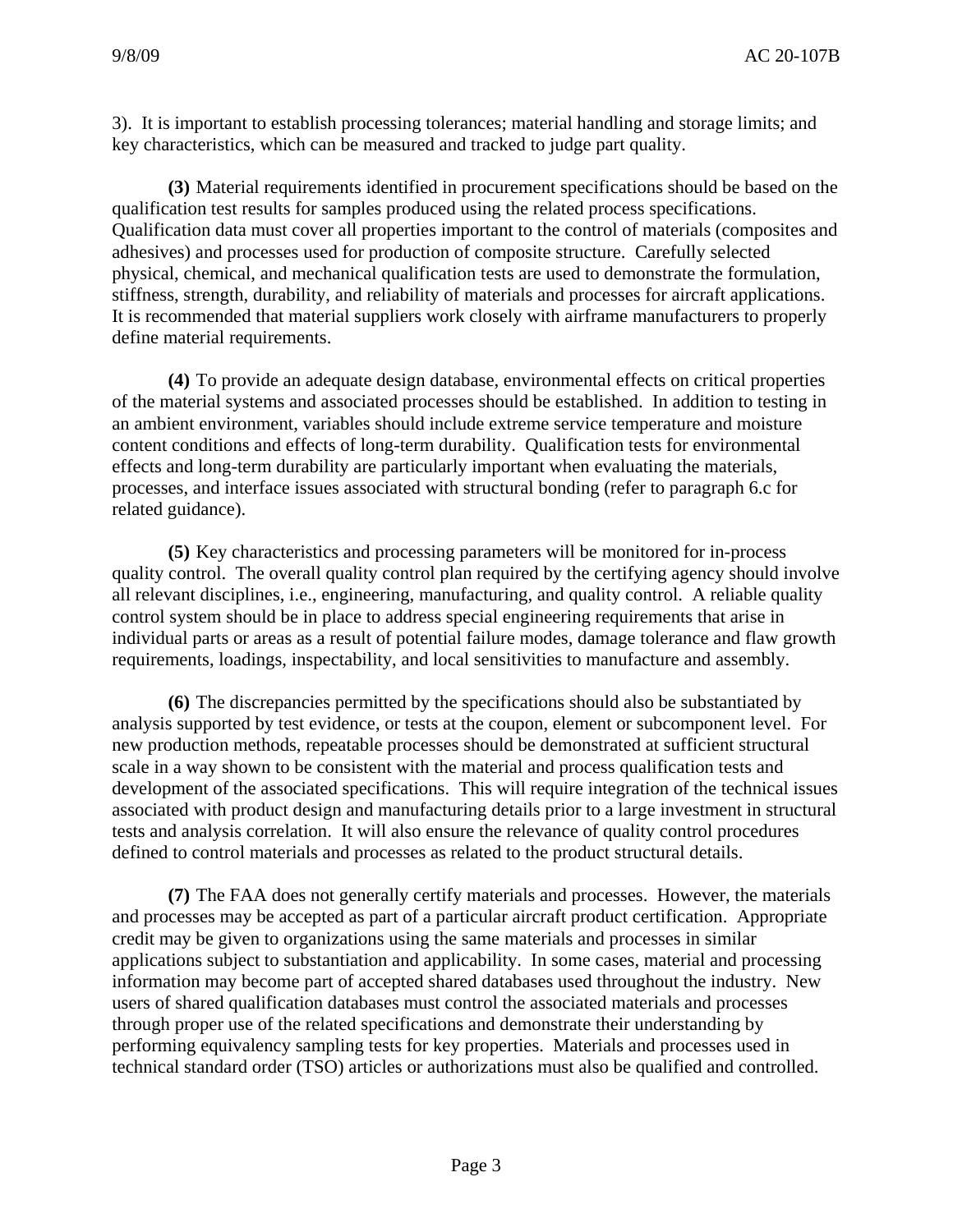# **b. Manufacturing Implementation.**

 **(1)** Process specifications and manufacturing documentation are needed to control composite fabrication and assembly. The environment and cleanliness of facilities are controlled to a level validated by qualification and proof of structure testing. Raw and ancillary materials are controlled to specification requirements that are consistent with material and process qualifications. Parts fabricated meet the production tolerances validated in qualification, design data development, and proof of structure tests. Some key fabrication process considerations requiring such control include material handling and storage; laminate layup and bagging (or other alternate process steps for non-laminated material forms and advanced processes); mating part dimensional tolerance control; part cure (thermal management); machining and assembly; cured part inspection and handling procedures; and technician training for specific material, processes, tooling and equipment.

 **(2)** Thorough manufacturing records are needed to support parts acceptance and allowable discrepancies (defects, damage and anomalies). Substantiating data is needed to justify all known defects, damage and anomalies allowed to remain in service without rework or repair. Manufacturing records are also needed for all substantiated design and process changes.

 **(3)** New suppliers of parts for previously certified aircraft products are qualified by manufacturing trials and quality assessments to ensure equivalent production and repeatability. Some destructive inspection of critical structural details is needed for manufacturing flaws that are not end item inspectable and require process controls to ensure reliable fabrication.

**c. Structural Bonding.** Bonded structures include multiple interfaces (e.g., composite-tocomposite, composite-to-metal, or metal-to-metal), where at least one of the interfaces requires additional surface preparation prior to bonding. The general nature of technical parameters that govern different types of bonded structures are similar. A qualified bonding process is documented after demonstrating repeatable and reliable processing steps such as surface preparation. It entails understanding the sensitivity of structural performance based upon expected variation permitted per the process. Characterization outside the process limits is recommended to ensure process robustness. In the case of bonding composite interfaces, a qualified surface preparation of all previously cured substrates is needed to activate their surface for chemical adhesion. All metal interfaces in a bonded structure also have chemically activated surfaces created by a qualified preparation process. Many technical issues for bonding require cross-functional teams for successful applications. Applications require stringent process control and a thorough substantiation of structural integrity.

 **(1)** Many bond failures and problems in service have been traced to invalid qualifications or insufficient quality control of production processes. Physical and chemical tests may be used to control surface preparation, adhesive mixing, viscosity, and cure properties (e.g., density, degree of cure, glass transition temperature). Lap shear stiffness and strength are common mechanical tests for adhesive and bond process qualification. Shear tests do not provide a reliable measure of long-term durability and environmental degradation associated with poor bonding processes (i.e., lack of adhesion). Some type of peel test has proven more reliable for evaluating proper adhesion. Without chemical bonding, the so-called condition of a "weak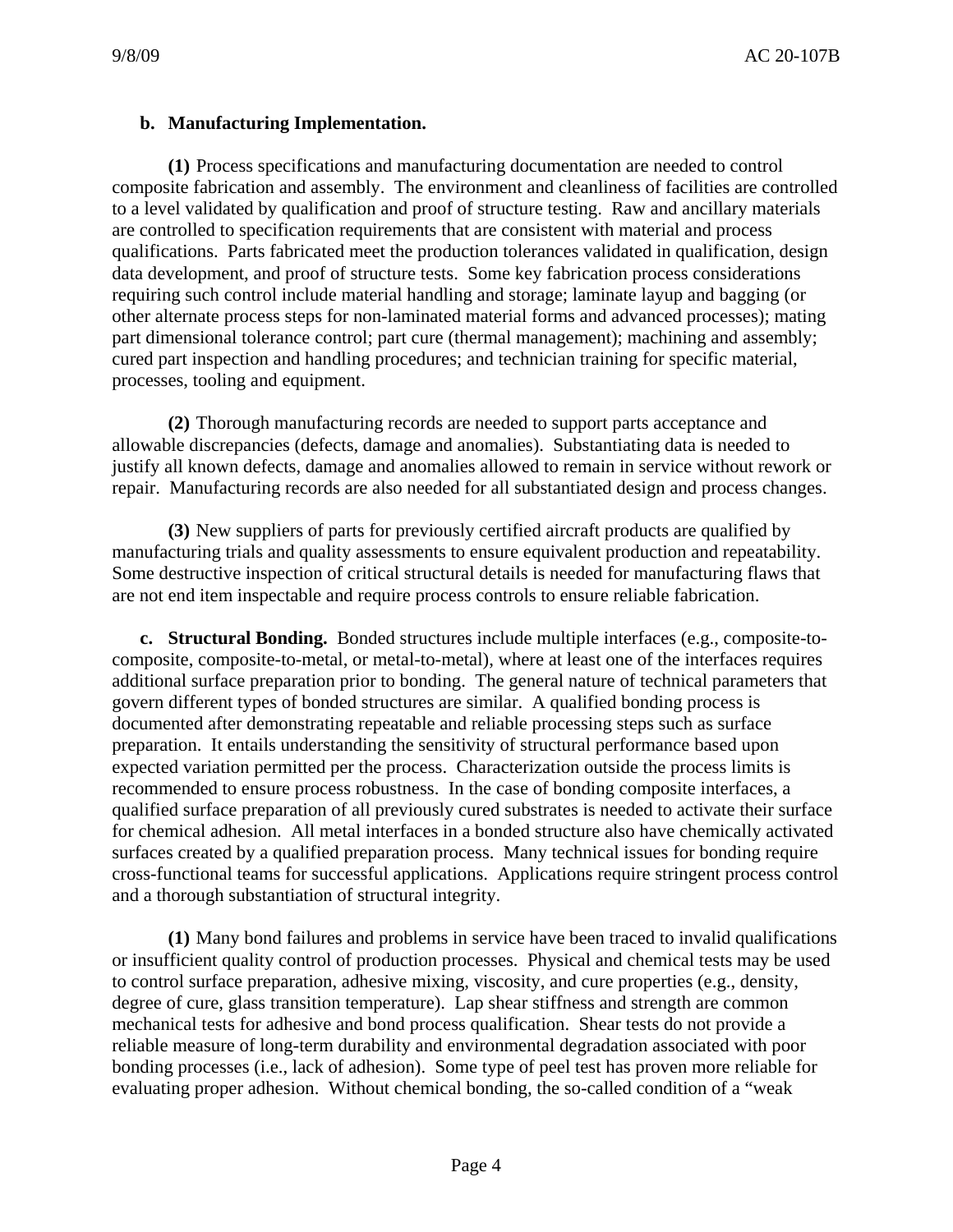bond" exists when the bonded joint is either loaded by peel forces or exposed to the environment over a long period of time, or both. Adhesion failures, which indicate the lack of chemical bonding between substrate and adhesive materials, are considered an unacceptable failure mode in all test types. Material or bond process problems that lead to adhesion failures are solved before proceeding with qualification tests.

 **(2)** Process specifications are needed to control adhesive bonding in manufacturing and repair. A "process control mentality," which includes a combination of in-process inspections and tests, has proven to be the most reliable means of ensuring the quality of adhesive bonds. The environment and cleanliness of facilities used for bonding processes are controlled to a level validated by qualification and proof of structure testing. Adhesives and substrate materials are controlled to specification requirements that are consistent with material and bond process qualifications. The bonding processes used for production and repair meet tolerances validated in qualification, design data development, and proof of structure tests. Some key bond fabrication process considerations requiring such control include material handling and storage; bond surface preparation; mating part dimensional tolerance control; adhesive application and clamp-up pressure; bond line thickness control; bonded part cure (thermal management); cured part inspection and handling procedures; and bond technician training for specific material, processes, tooling, and equipment. Bond surface preparation and subsequent handling controls leading up to the bond assembly and cure must be closely controlled in time and exposure to environment and contamination.

 **(3)** 14 CFR § 23.573(a) sets forth requirements for substantiating the primary composite airframe structures, including considerations for damage tolerance, fatigue, and bonded joints. Although this is a small airplane rule, the same performance standards are normally expected with transport and rotorcraft category aircraft (via special conditions and issue papers).

 **(a)** For any bonded joint, § 23.573(a)(5) states in part: "*the failure of which would result in catastrophic loss of the airplane, the limit load capacity must be substantiated by one of the following methods—(i) The maximum disbonds of each bonded joint consistent with the capability to withstand the loads in paragraph (a)(3) of this section must be determined by analysis, tests, or both. Disbonds of each bonded joint greater than this must be prevented by design features; or (ii) Proof testing must be conducted on each production article that will apply the critical limit design load to each critical bonded joint; or (iii) Repeatable and reliable non-destructive inspection techniques must be established that ensure the strength of each joint.*"

 **(b)** These options do not supersede the need for a qualified bonding process and rigorous quality controls for bonded structures. For example, fail safety implied by the first option is not intended to provide adequate safety for the systematic problem of a bad bonding process applied to a fleet of aircraft structures. Instead, it gives fail safety against bonding problems that may occasionally occur over local areas (e.g., insufficient local bond contact pressure or contamination). Performing static proof tests to limit load, which is the second option, may not detect weak bonds requiring environmental exposure and time to degrade bonded joint strength. This issue should be covered by adequately demonstrating that qualified bonding materials and processes have long-term environmental durability. Finally, the third option is open for future advancement and validation of non-destructive inspection (NDI)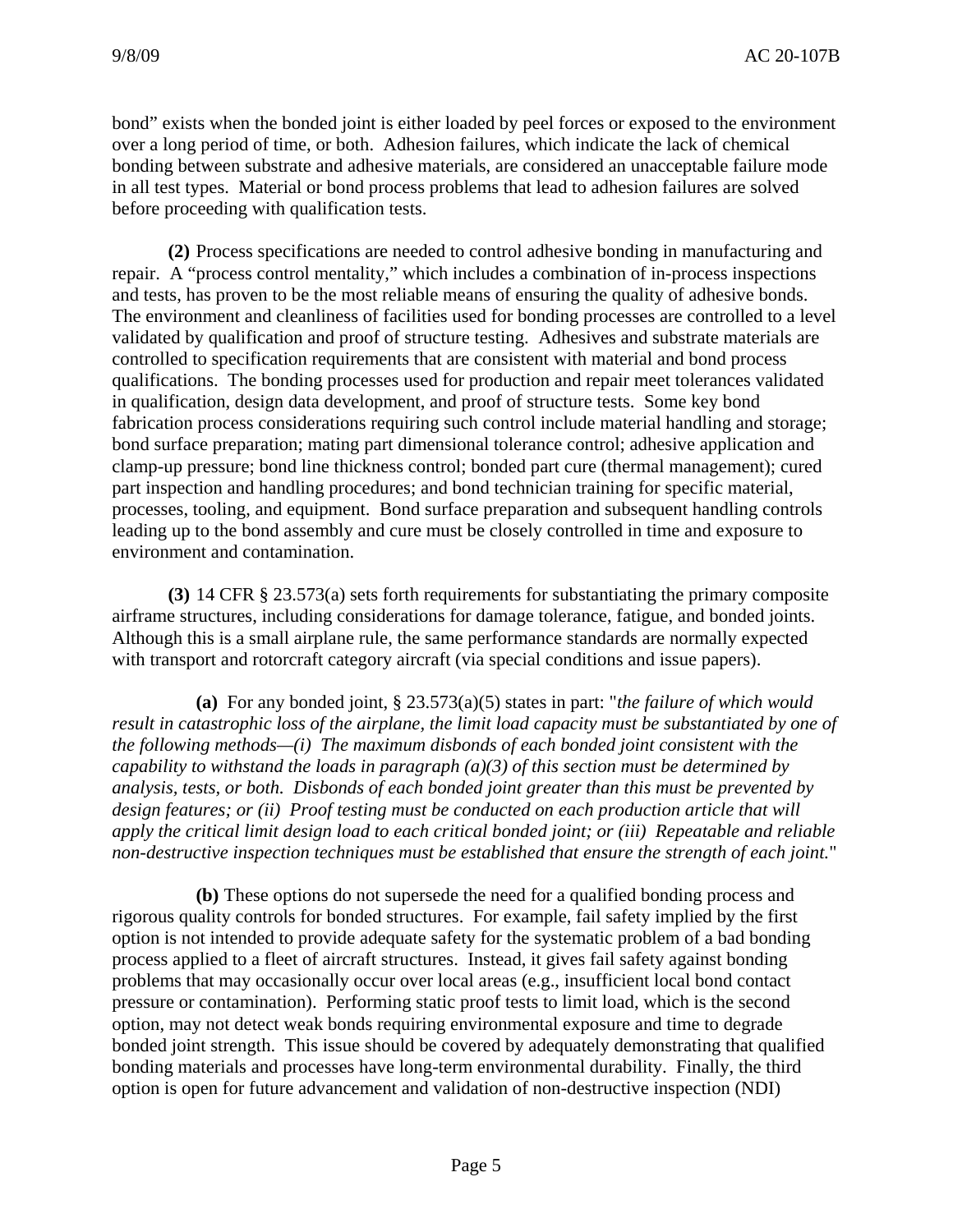technology to detect weak bonds, which degrade over time and lead to adhesion failures. Such technology has not been reliably demonstrated at a production scale to date.

 **(4)** Adhesion failures found in production require immediate action to identify the specific cause and isolate all affected parts and assemblies for disposition. Adhesion failures discovered in service require immediate action to determine the cause, to isolate the affected aircraft, and to conduct directed inspection and repair. Depending on the suspected severity of the bonding problem, immediate action may be required to restore the affected aircraft to an airworthy condition.

**d. Environmental Considerations.** Environmental design criteria should be developed that identify the critical environmental exposures, including humidity and temperature, to which the material in the application under evaluation may be exposed. Service data (e.g., moisture content as a function of time in service) can be used to ensure such criteria are realistic. In addition, the peak temperatures for composite structure installed in close proximity to aircraft systems that generate thermal energy need to be identified for worst-case normal operation and system failure cases. Environmental design criteria are not required where existing data demonstrate that no significant environmental effects, including the effects of temperature and moisture, exist for the material system and construction details, within the bounds of environmental exposure being considered.

 **(1)** Experimental evidence should be provided to demonstrate that the material design values or allowables are attained with a high degree of confidence in the appropriate critical environmental exposures to be expected in service. It should be realized that the worst case environment may not be the same for all structural details (e.g., hot wet conditions can be critical for some failure modes, while cold dry conditions may be worse for others). The effect of the service environment on static strength, fatigue and stiffness properties and design values should be determined for the material system through tests; e.g., accelerated environmental tests, or from applicable service data. The maximum moisture content considered is related to that possible during the service life, which may be a function of a given part thickness, moisture diffusion properties and realistic environmental exposures. The effects of environmental cycling (i.e., moisture and temperature) should be evaluated when the application involves fluctuations or unique design details not covered in the past. Existing test data may be used where it can be shown to be directly applicable to the material system, design details, and environmental cycling conditions characteristic of the application. All accelerated test methods should be representative of real-time environmental and load exposure. Any factors used for acceleration that chemically alter the material (e.g., high temperatures that cause post-cure) should be avoided to ensure behavior representative of real environmental exposures.

 **(2)** Depending on the design configuration, local structural details, and selected processes, the effects of residual stresses that depend on environment must be addressed (e.g., differential thermal expansion of attached parts).

 **e. Protection of Structure.** Weathering, abrasion, erosion, ultraviolet radiation, and chemical environment (glycol, hydraulic fluid, fuel, cleaning agents, etc.) may cause deterioration in a composite structure. Suitable protection against and/or consideration of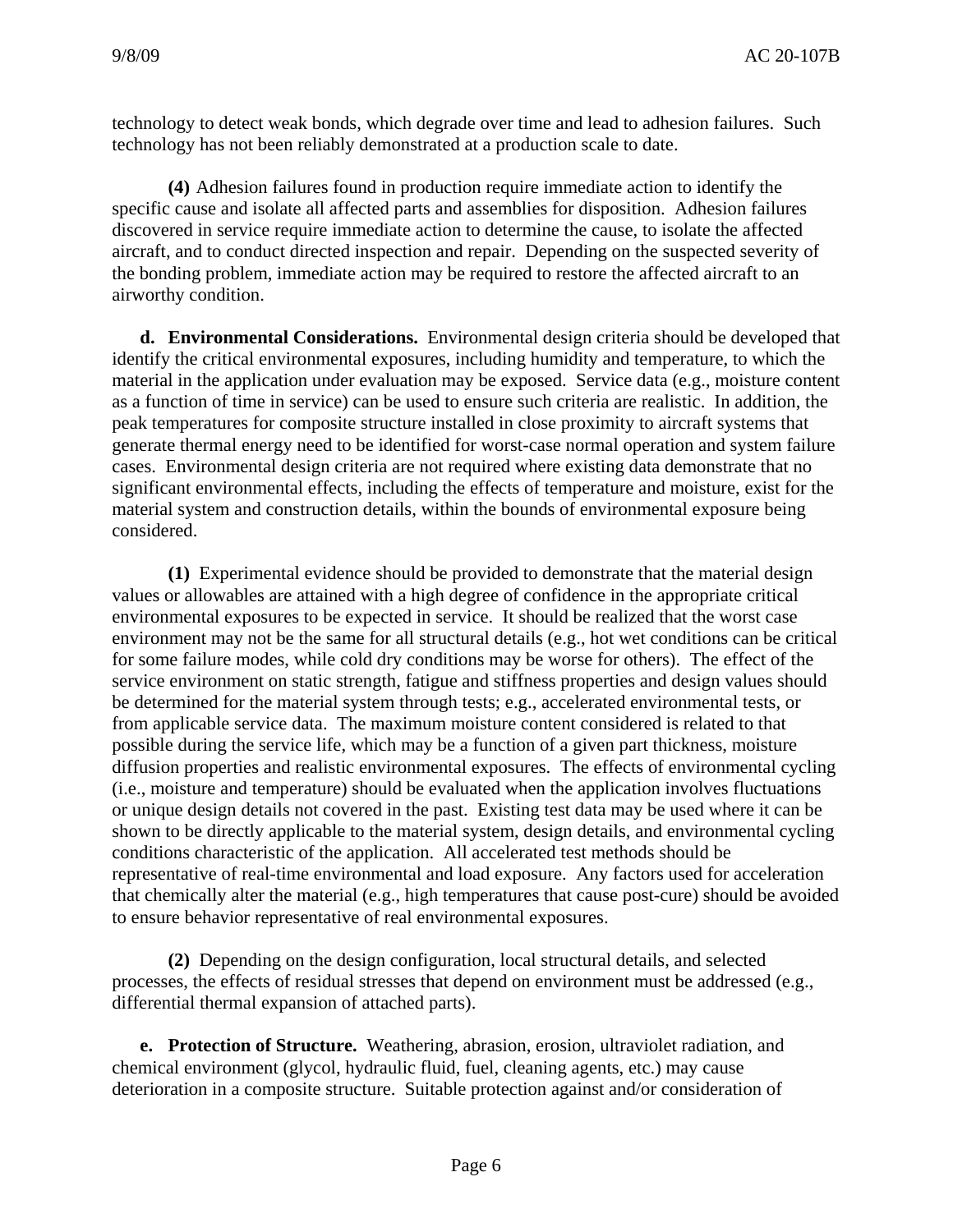degradation in material properties should be provided for conditions expected in service and demonstrated by test. Where necessary, provide provisions for ventilation and drainage. Isolation layers are needed at the interfaces between some composite and metal materials to avoid corrosion (e.g., glass plies may be used to isolate carbon composite layers from aluminum). In addition, qualification of the special fasteners and installation procedures used for parts made from composite materials need to address the galvanic corrosion issues, as well as the potential for damaging the composite (delamination and fiber breakage) in forming the fastener.

**f. Design Values.** Data used to derive design values must be obtained from stable and repeatable material, which are procured per a mature material specification and processed per a representative production process specification. This is done to ensure that the permitted variability of the production materials is captured in the statistical analysis used to derive the design values. Design values derived too early in the material's development stage, before raw material and composite part production processes have matured, may not satisfy the intent of the associated rules. Laminated material system design values should be established on the laminate level by either test of the laminate or by test of the lamina in conjunction with a test validated analytical method. Similarly, design values for non-laminated material forms and advanced composite processes must be established at the scale that best represents the material as it appears in the part or by tests of material substructure in conjunction with a test validated analytical method.

**g. Structural Details.** For a specific structural configuration of an individual component (point design), design values may be established which include the effects of appropriate design features (holes, joints, etc.). Specific metrics that quantify the severity of composite structural damage states caused by foreign impact damage threats are needed to perform analysis (i.e., the equivalent of a metallic crack length). As a result, testing will often be needed to characterize residual strength, including the structural effects of critical damage location and combined loads. Different levels of impact damage are generally accommodated by limiting the design strain levels for ultimate and limit combined load design criteria. In this manner, rational analyses supported by tests can be established to characterize residual strength for point design details.

**7. Proof of Structure – Static.** The structural static strength substantiation of a composite design should consider all critical load cases and associated failure modes. It should also include effects of environment (including structural residual stresses induced during the fabrication process), material and process variability, non-detectable defects or any defects that are allowed by the quality control, manufacturing acceptance criteria, and service damage allowed in maintenance documents of the end product. The static strength of the composite design should be demonstrated through a program of component ultimate load tests in the appropriate environment, unless experience with similar designs, material systems, and loadings is available to demonstrate the adequacy of the analysis supported by subcomponent, element and coupon tests, or component tests to accepted lower load levels. The necessary experience to validate an analysis should include previous component ultimate load tests with similar designs, material systems, and load cases.

**a.** The effects of repeated loading and environmental exposure which may result in material property degradation should be addressed in the static strength evaluation. This can be shown by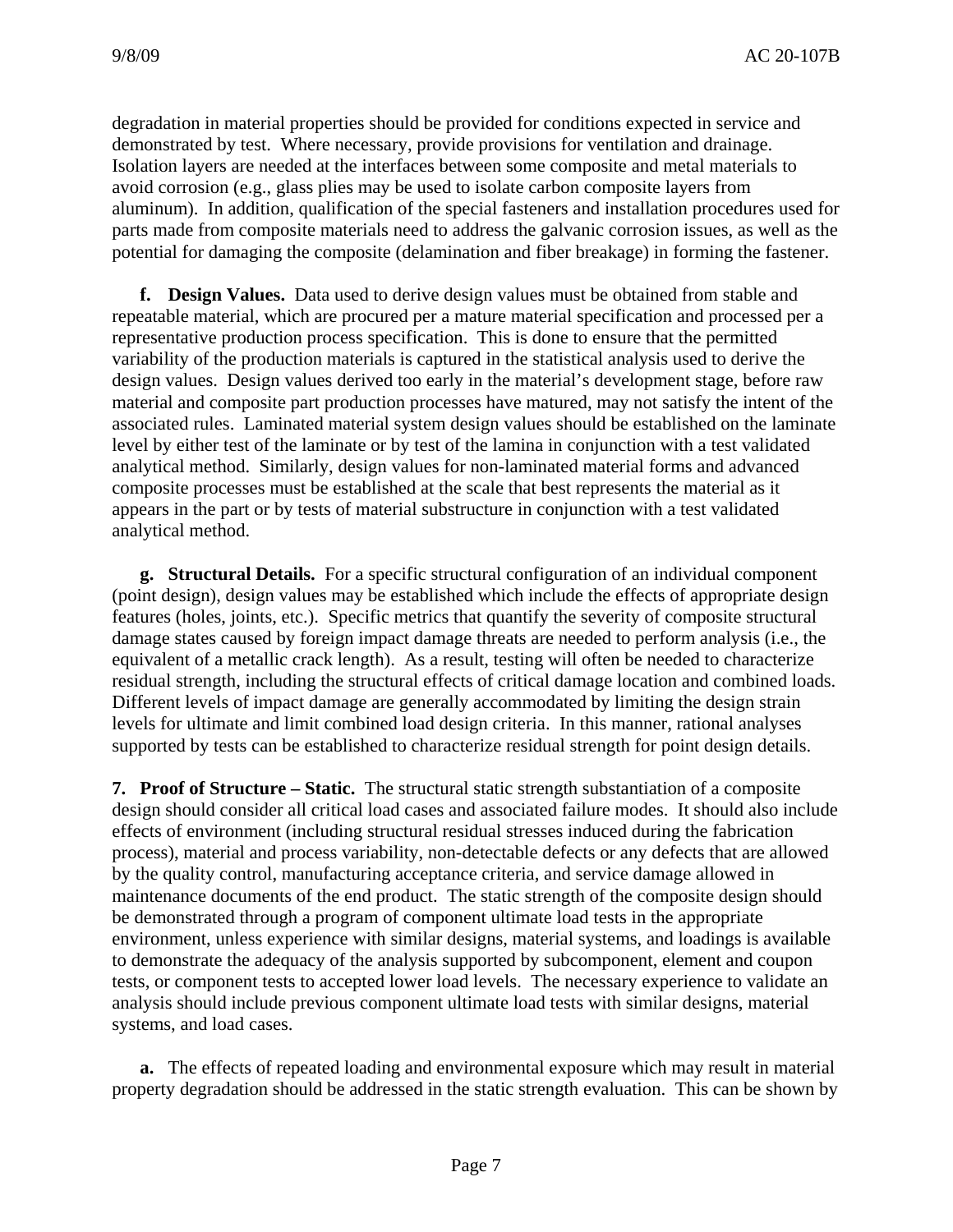analysis supported by test evidence, by tests at the coupon, element or subcomponent level, as appropriate, or alternatively by relevant existing data. Earlier discussions in this AC address the effects of environment on material properties (paragraph 6.d) and protection of structure (paragraph 6.e). For critical loading conditions, three approaches exist to account for prior repeated loading and/or environmental exposure in the full scale static test.

 **(1)** In the first approach, the full scale static test should be conducted on structure with prior repeated loading and conditioned to simulate the critical environmental exposure and then tested in that environment.

 **(2)** The second approach relies upon coupon, element, and subcomponent test data to determine the effect of repeated loading and environmental exposure on static strength. The degradation characterized by these tests should then be accounted for in the full scale static strength demonstration test (e.g., overload factors), or in analysis of these results (e.g., showing a positive margin of safety with design values that include the degrading effects of environment and repeated load).

 **(3)** In practice, aspects of the first two approaches may be combined to get the desired result (e.g., a full scale static test may be performed at critical operating temperature with a load factor to account for moisture absorbed over the aircraft structure's life). Alternate means to account for environment using validated tests and analyses (e.g., an equivalent temperature enhancement to account for the effect of moisture without chemically altering the material) may be proposed by the applicant to the administrator for approval.

**b.** The strength of the composite structure should be reliably established, incrementally, through a program of analysis and a series of tests conducted using specimens of varying levels of complexity. Often referred to in industry as the "building block" approach, these tests and analyses at the coupon, element, details, and subcomponent levels can be used to address the issues of variability, environment, structural discontinuity (e.g., joints, cut-outs or other stress risers), damage, manufacturing defects, and design or process-specific details. Typically, testing progresses from simple specimens to more complex elements and details over time. This approach allows the data collected for sufficient analysis correlation and the necessary replicates to quantify variations occurring at the larger structural scales to be economically obtained. The lessons learned from initial tests also help avoid early failures in more complex full scale tests, which are more costly to conduct and often occur later in a certification program schedule.

 **(1)** Figures 1 and 2 provide a conceptual schematic of tests typically included in the building block approach for fixed wing and rotor blade structures, respectively. The large quantity of tests needed to provide a statistical basis comes from the lowest levels (coupons and elements) and the performance of structural details are validated in a lesser number of subcomponent and component tests. Detail and subcomponent tests may be used to validate the ability of analysis methods to predict local strains and failure modes. Additional statistical considerations (e.g., repetitive point design testing and/or component overload factors to cover material and process variability) will be needed when analysis validation is not achieved. The static strength substantiation program should also consider all critical loading conditions for all critical structure. This includes an assessment of residual strength and stiffness requirements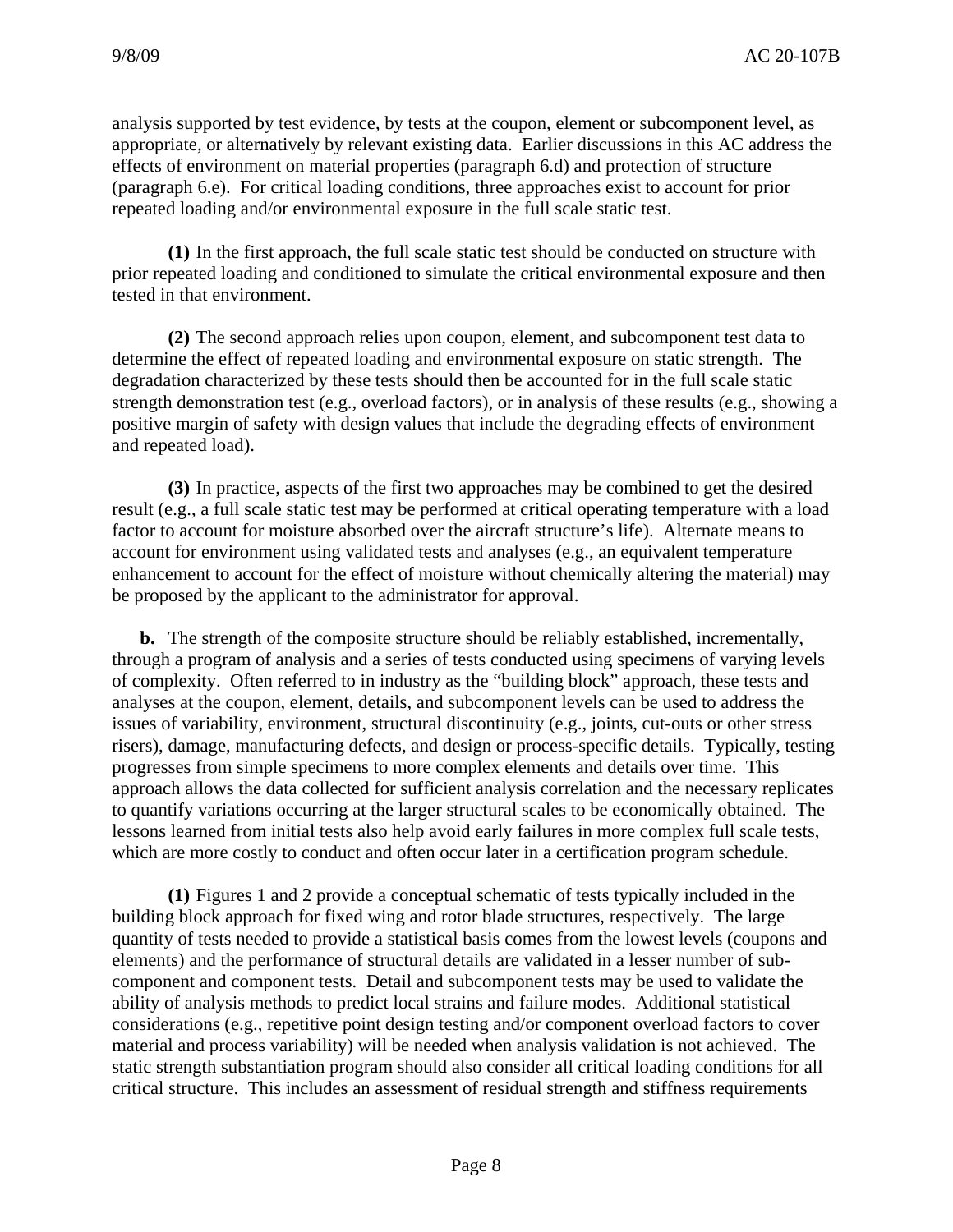after a predetermined length of service, which takes into account damage and other degradation due to the service period.



**Figure 1 - Schematic diagram of building block tests for a fixed wing** 



**Figure 2 - Schematic diagram of building block tests for a tail rotor blade** 

 **(2)** Successful static strength substantiation of composite structures has traditionally depended on proper consideration of stress concentrations (e.g., notch sensitivity of details and impact damage), competing failure modes, and out-of-plane loads. A complete building block approach to composite structural substantiation addresses most critical structural issues in test articles with increasing levels of complexity such that many areas of reliable performance can be demonstrated prior to the component tests. The details and subcomponent testing should establish failure criteria and account for impact damage in assembled composite structures.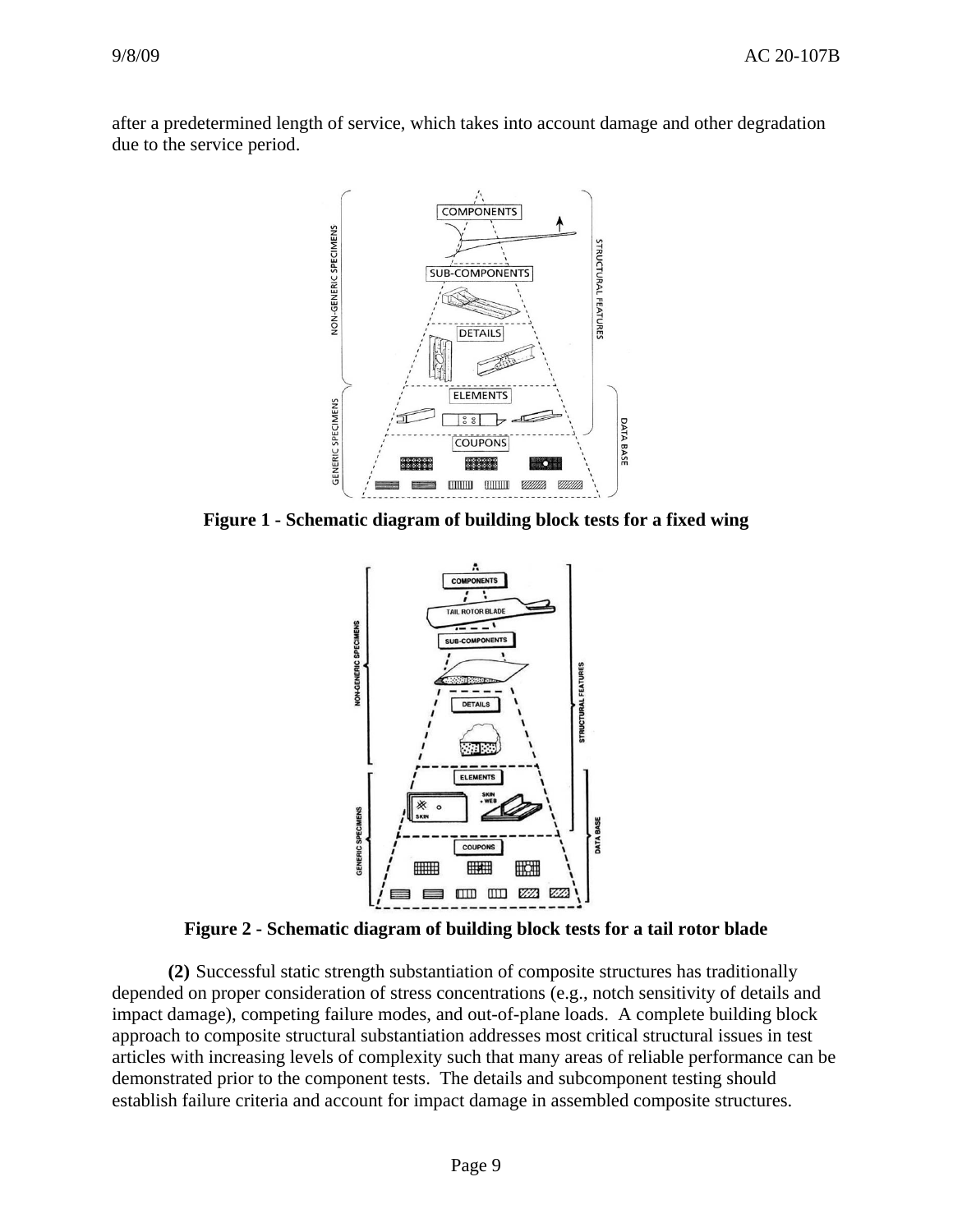Component tests are needed to provide the final validation accounting for combined loads and complex load paths, which include some out-of-plane effects. When using the building block approach, the critical load cases and associated failure modes would be identified for component tests using the analytical methods, which are supported by test validation.

**c**. The component static test may be performed in an ambient atmosphere if the effects of the environment are reliably predicted by building block tests and are accounted for in the static test or in the analysis of the results of the static test.

**d.** The static test articles should be fabricated and assembled in accordance with production specifications and processes so that the test articles are representative of production structure including defects consistent with the limits established by manufacturing acceptance criteria.

**e**. The material and processing variability of the composite structure should be considered in the static strength substantiation. This is primarily achieved by establishing sufficient process and quality controls to manufacture structure and reliably substantiate the required strength by test and analysis. The scatter in strength properties due to variability in materials and processes are characterized by proper allowables or design values, which are derived in compliance with 14 CFR § 2x.613. When the detail, subcomponent and component tests show that local strains are adequately predicted, and positive margins of safety exist using a validated analysis everywhere on the structure, then proof of static strength is said to be substantiated using analysis supported by test evidence. Alternatively, in the absence of sufficient building block test data and analysis validation, overloads are needed in the component test to gain proof of static strength for the structure using an approach referred to as substantiated by tests. The overload factors applied in this case need to be substantiated either through tests or past experience and must account for the expected material and process variation.

**f.** It should be shown that impact damage that can be likely expected from manufacturing and service, but not more than the established threshold of detectability for the selected inspection procedure, will not reduce the structural strength below ultimate load capability. This can be shown by analysis supported by test evidence, or by a combination of tests at the coupon, element, subcomponent, and component levels. The realistic test assessment of impact damage requires proper consideration of the structural details and boundary conditions. When using a visual inspection procedure, the likely impact damage at the threshold of reliable detection has been called barely visible impact damage (BVID). Selection of impact sites for static strength substantiation should consider the criticality of the local structural detail, and the ability to inspect a location. The size and shape of impactors used for static strength substantiation should be consistent with likely impact damage scenarios that may go undetected for the life of an aircraft. Note that it is possible for some designs to have detectable impact damage and still meet static strength loads and other requirements without repair (refer to allowable damage discussions in paragraph 10.c.(1)).

**g**. Major material and process changes on existing certified structure require additional static strength substantiation (e.g., refer to Appendix 3).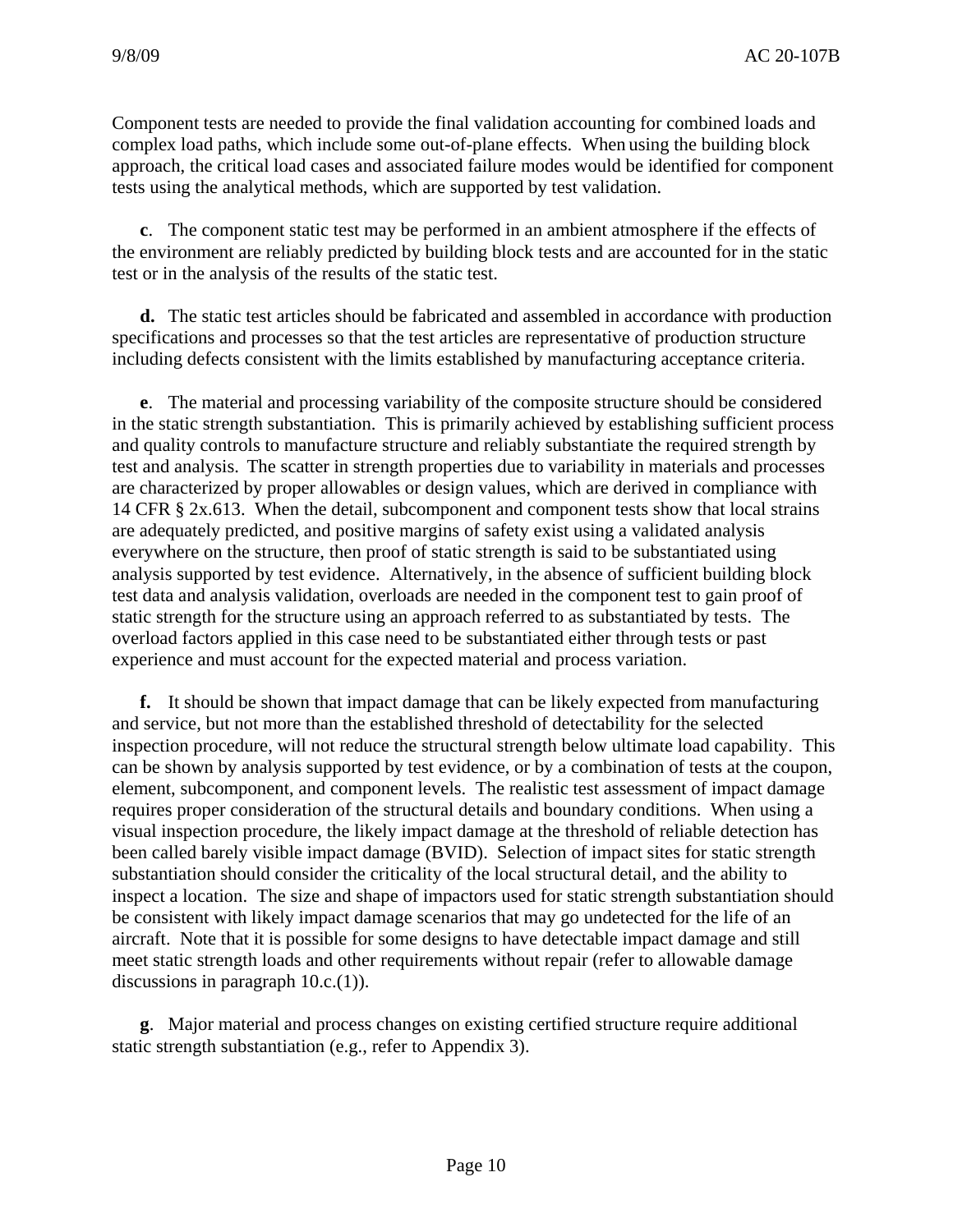**8. Proof of Structure – Fatigue and Damage Tolerance**. The evaluation of composite structure should be based on the applicable requirements of 14 CFR §§ 23.573(a), 25.571, 27.571, and 29.571. Such evaluation must show that catastrophic failure due to fatigue, environmental effects, manufacturing defects, or accidental damage will be avoided throughout the operational life of the aircraft. The nature and extent of analysis or tests on complete structures and/or portions of the primary structure will depend upon applicable previous fatigue/damage tolerant designs, construction, tests, and service experience on similar structures. In the absence of experience with similar designs, FAA-approved structural development tests of components, subcomponents, and elements should be performed (following the same principles discussed in paragraph 7.b and Appendix 3). The following considerations are unique to the use of composite material systems and provide guidance for the method of substantiation selected by the applicant. When establishing details for the damage tolerance and fatigue evaluation, attention should be given to a thorough damage threat assessment, geometry, inspectability, good design practice, and the types of damage/degradation of the structure under consideration.

- Composite damage tolerance and fatigue performance is strongly dependent on structural design details (e.g., skin laminate stacking sequence, stringer or frame spacing, stiffening element attachment details, damage arrestment features, and structural redundancy).
- Composite damage tolerance and fatigue evaluations require substantiation in component tests unless experience with similar designs, material systems, and loadings is available to demonstrate the adequacy of the analysis supported by coupons, elements, and subcomponent tests.
- Final static strength, fatigue, and damage tolerance substantiation may be gained in testing a single component test article if sufficient building block test evidence exists to ensure that the selected sequence of repeated and static loading yield results representative of service or provide a conservative evaluation.
- Peak repeated loads are needed to practically demonstrate the fatigue and damage tolerance of composite aircraft structure in a limited number of component tests. As a result, metal structures present in the test article generally require additional consideration and testing. The information contained in AC 25.571-1 provides fatigue and damage tolerance guidance for metallic structures.

# **a. Damage Tolerance Evaluation.**

 **(1)** Damage tolerance evaluation starts with identification of structure whose failure would reduce the structural integrity of the aircraft. A damage threat assessment must be performed for the structure to determine possible locations, types, and sizes of damage considering fatigue, environmental effects, intrinsic flaws, and foreign object impact or other accidental damage (including discrete source) that may occur during manufacture, operation or maintenance.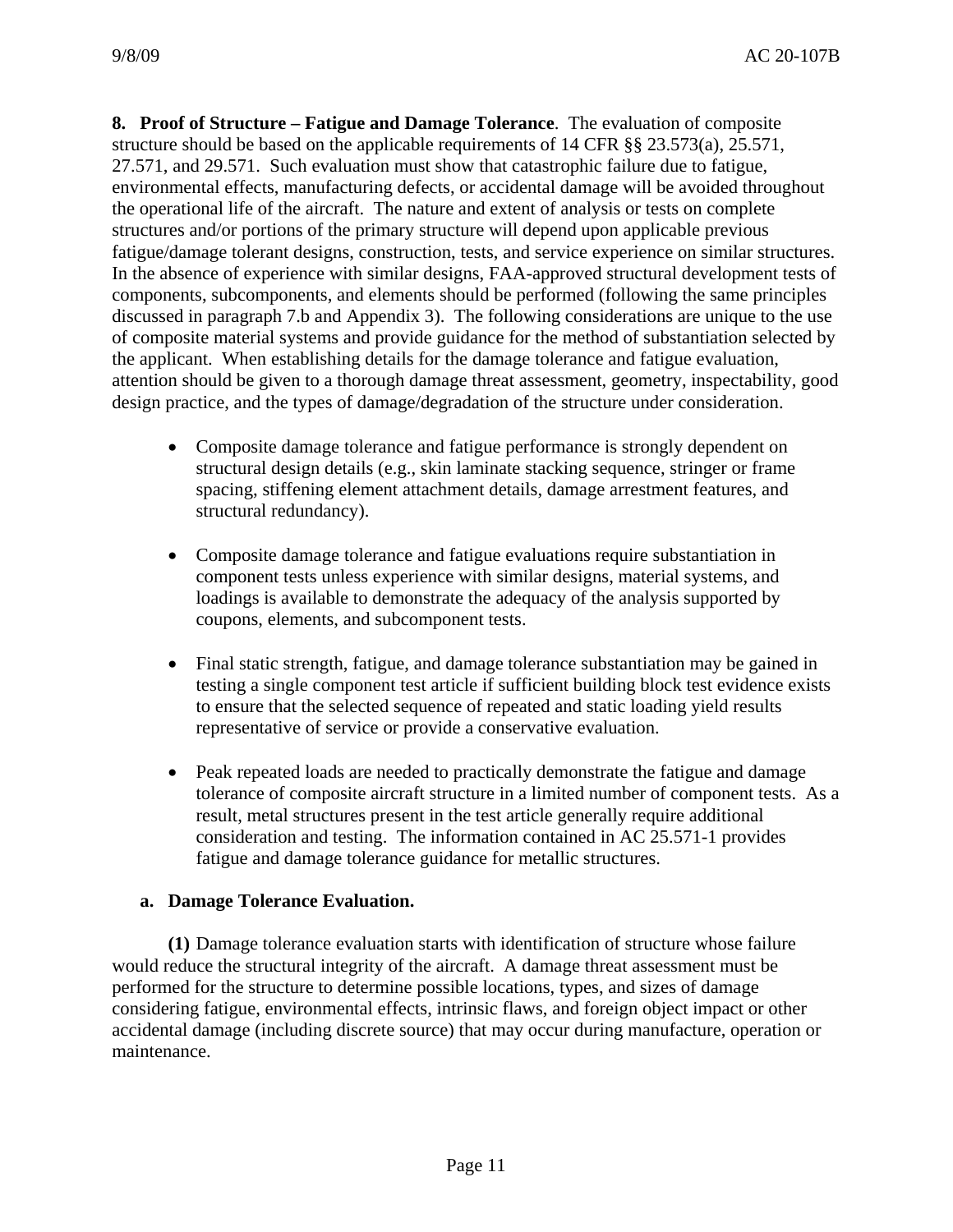**(a)** There currently are very few industry standards that outline the critical damage threats for particular composite structural applications with enough detail to establish the necessary design criteria or test and analysis protocol for complete damage tolerance evaluation. In the absence of standards, it is the responsibility of individual applicants to perform the necessary development tasks to establish such data in support of product substantiation. Some factors to consider in development of a damage threat assessment for a particular composite structure include part function, location on the airplane, past service data, accidental damage threats, environmental exposure, impact damage resistance, durability of assembled structural details (e.g., long-term durability of bolted and bonded joints), adjacent system interface (e.g., potential overheating or other threats associated with system failure), and anomalous service or maintenance handling events that can overload or damage the part. As related to the damage threat assessment and maintenance procedures for a given structure, the damage tolerance capability and ability to inspect for known damage threats should be developed.

 **(b)** Foreign object impact is a concern for most composite structures, requiring attention in the damage threat assessment. This is needed to identify impact damage severity and detectability for design and maintenance. It should include any available damage data collected from service plus an impact survey. An impact survey consists of impact tests performed with representative structure, which is subjected to boundary conditions characteristic of the real structure. Many different impact scenarios and locations should be considered in the survey, which has a goal of identifying the most critical impacts possible (i.e., those causing the most serious damage but are least detectable). When simulating accidental impact damage at representative energy levels, blunt or sharp impactors of different sizes and shapes should be selected to cause the most critical and least detectable damage, according to the load conditions (e.g., tension, compression or shear). Until sufficient service experience exists to make good engineering judgments on energy and impactor variables, impact surveys should consider a wide range of conceivable impacts, including runway or ground debris, hail, tool drops, and vehicle collisions. This consideration is important to the assumptions needed for use of probabilistic damage threat assessments in defining design criteria, inspection methods, and repeat inspection intervals for maintenance. Service data collected over time can better define impact surveys and design criteria for subsequent products, as well as establish more rational inspection intervals and maintenance practice. In review of such information, it should be realized that the most severe and critical impact damages, which are still possible, may not be part of the service database.

 **(c)** Once a damage threat assessment is completed, various damage types can be classified into five categories of damage as described below (refer to figure 3). These categories of damage are used for communication purposes in this AC. Other categories of damage, which help outline a specific path to fatigue and damage tolerance substantiation, may be used by applicants in agreement with the regulatory authorities.

**(i) Category 1:** Allowable damage that may go undetected by scheduled or directed field inspection and allowable manufacturing defects. Structural substantiation for Category 1 damage includes demonstration of a reliable service life, while retaining ultimate load capability. By definition, such damage is subjected to the requirements and guidance associated with paragraph 7 of this AC. Some examples of Category 1 damage include BVID and allowable defects caused in manufacturing or service (e.g., small delamination, porosity,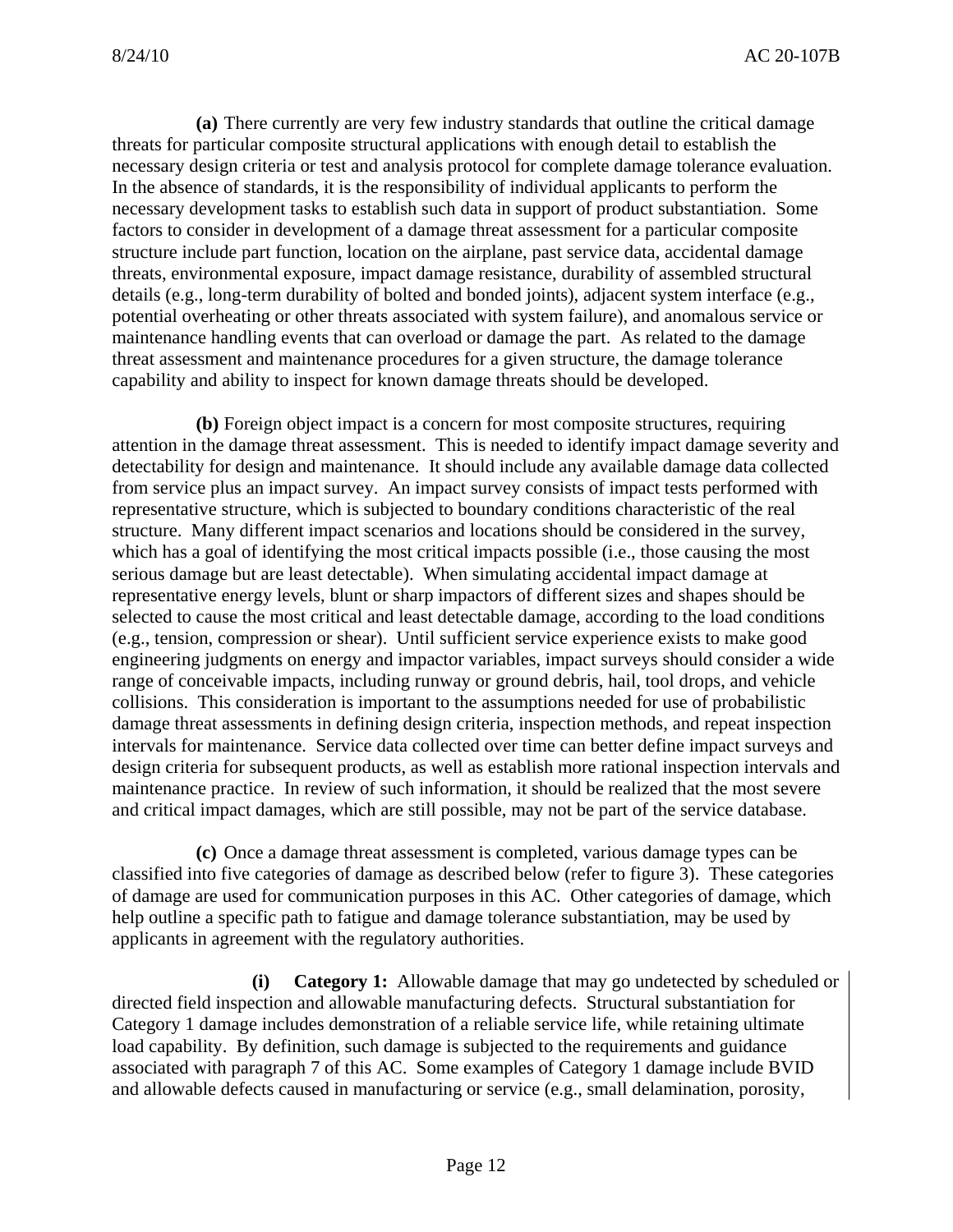small scratches, gouges, and minor environmental damage) that have substantiation data showing ultimate load is retained for the life of an aircraft structure.



#### **Figure 3 - Schematic diagram of design load levels versus categories of damage severity**

**(ii) Category 2:** Damage that can be reliably detected by scheduled or directed field inspections performed at specified intervals. Structural substantiation for Category 2 damage includes demonstration of a reliable inspection method and interval while retaining loads above limit load capability. The residual strength for a given Category 2 damage may depend on the chosen inspection interval and method of inspection. Some examples of Category 2 damage include visible impact damage (VID), VID (ranging in size from small to large), deep gouges or scratches, manufacturing mistakes not evident in the factory, detectable delamination or debonding, and major local heat or environmental degradation that will sustain sufficient residual strength until found. This type of damage should not grow or, if slow or arrested growth occurs, the level of residual strength retained for the inspection interval is sufficiently above limit load capability.

**(iii) Category 3:** Damage that can be reliably detected within a few flights of occurrence by operations or ramp maintenance personnel without special skills in composite inspection. Such damage must be in a location such that it is obvious by clearly visible evidence or cause other indications of potential damage that becomes obvious in a short time interval because of loss of the part form, fit or function. Both indications of significant damage warrant an expanded inspection to identify the full extent of damage to the part and surrounding structural areas. In practice, structural design features may be needed to provide sufficient large damage capability to ensure limit or near limit load is maintained with easily detectable, Category 3 damage. Structural substantiation for Category 3 damage includes demonstration of a reliable and quick detection, while retaining limit or near limit load capability. The primary difference between Category 2 and 3 damages are the demonstration of large damage capability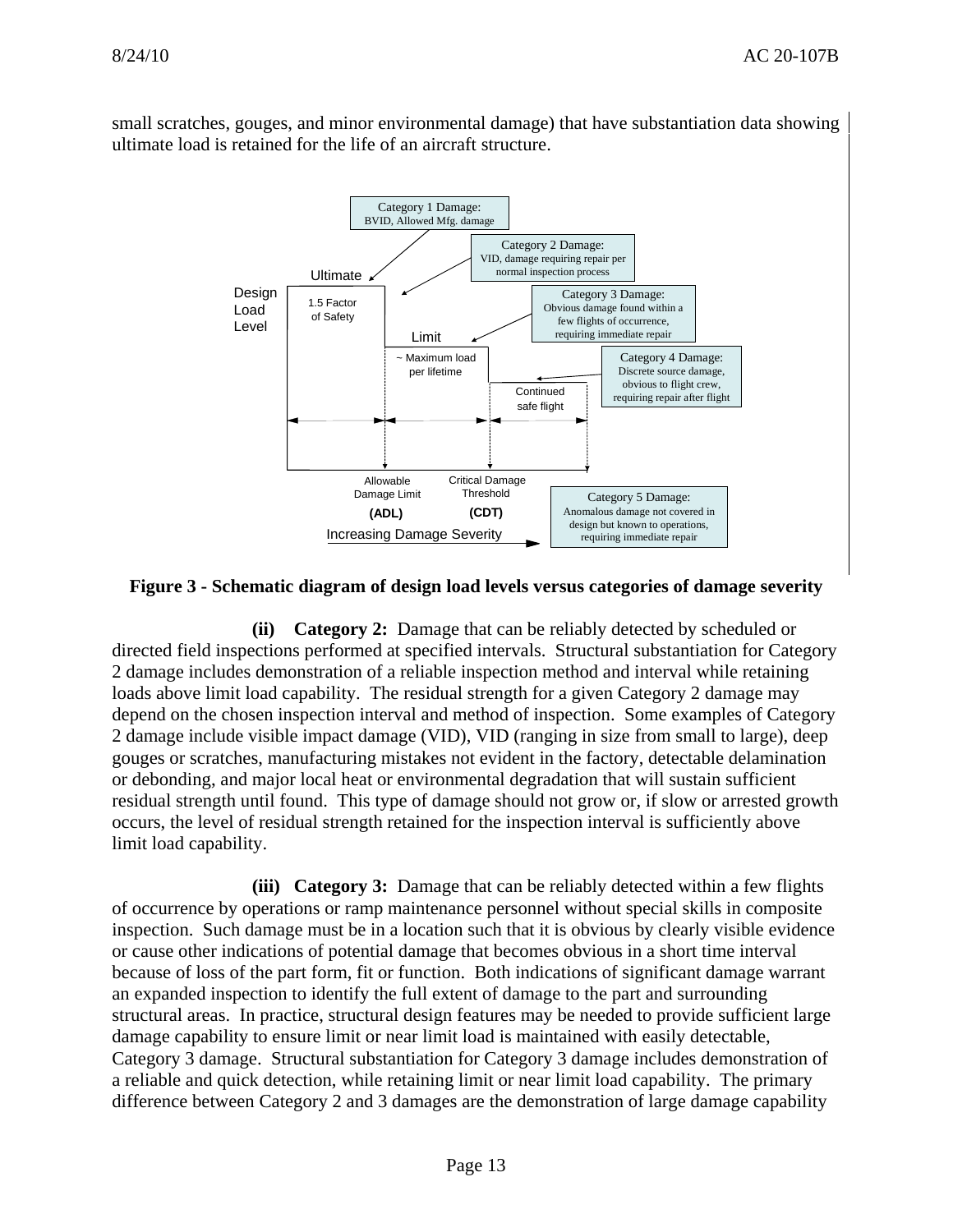at limit or near limit load for the latter after a regular interval of time which is much shorter than the former. The residual strength demonstration for Category 3 damage may be dependent on the reliable short time detection interval. Some examples of Category 3 damage include large VID or other obvious damage that will be caught during walk-around inspection or during the normal course of operations (e.g., fuel leaks, system malfunctions or cabin noise).

**(iv) Category 4:** Discrete source damage from a known incident such that flight maneuvers are limited. Structural substantiation for Category 4 damage includes a demonstration of residual strength for loads specified in the regulations. It should be noted that pressurized structure will generally have Category 4 residual strength requirements at a level higher than shown in figure 3. Some examples of Category 4 damage include rotor burst, birdstrikes (as specified in the regulations), tire bursts, and severe in-flight hail.

**(v) Category 5:** Severe damage created by anomalous ground or flight events, which is not covered by design criteria or structural substantiation procedures. This damage is in the current guidance to ensure the engineers responsible for composite aircraft structure design and the FAA work with maintenance organizations in making operations personnel aware of possible damage from Category 5 events and the essential need for immediate reporting to responsible maintenance personnel. It is also the responsibility of structural engineers to design-in sufficient damage resistance such that Category 5 events are self-evident to the operations personnel involved. An interface is needed with engineering to properly define a suitable conditional inspection based on available information from the anomalous event. Such action will facilitate the damage characterization needed prior to repair. Some examples of Category 5 damage include severe service vehicle collisions with aircraft, anomalous flight overload conditions, abnormally hard landings, maintenance jacking errors, and loss of aircraft parts in flight, including possible subsequent high-energy, wide-area (blunt) impact with adjacent structure. Some Category 5 damage scenarios will not have clearly visual indications of damage, particularly in composite structures. However, there should be knowledge of other evidence from the related events that ensure safety is protected, starting with a complete report of possible damage by operations.

 **(d)** The five categories of damage will be used as examples in subsequent discussion in this paragraph and in paragraphs 9 and 10. Note that Category 2, 3, 4, and 5 damages all have associated repair scenarios.

 **(2)** Structure details, elements, and subcomponents of critical structural areas should be tested under repeated loads to define the sensitivity of the structure to damage growth. This testing can form the basis for validating a no-growth approach to the damage tolerance requirements. The testing should assess the effect of the environment on the flaw and damage growth characteristics and the no-growth validation. The environment used should be appropriate to the expected service usage. Residual stresses will develop at the interfaces between composite and metal structural elements in a design due to differences in thermal expansion. This component of stress will depend on the service temperature during repeated load cycling and is considered in the damage tolerance evaluation. Inspection intervals should be established, considering both the likelihood of a particular damage and the residual strength capability associated with this damage. The intent of this is to assure that structure is not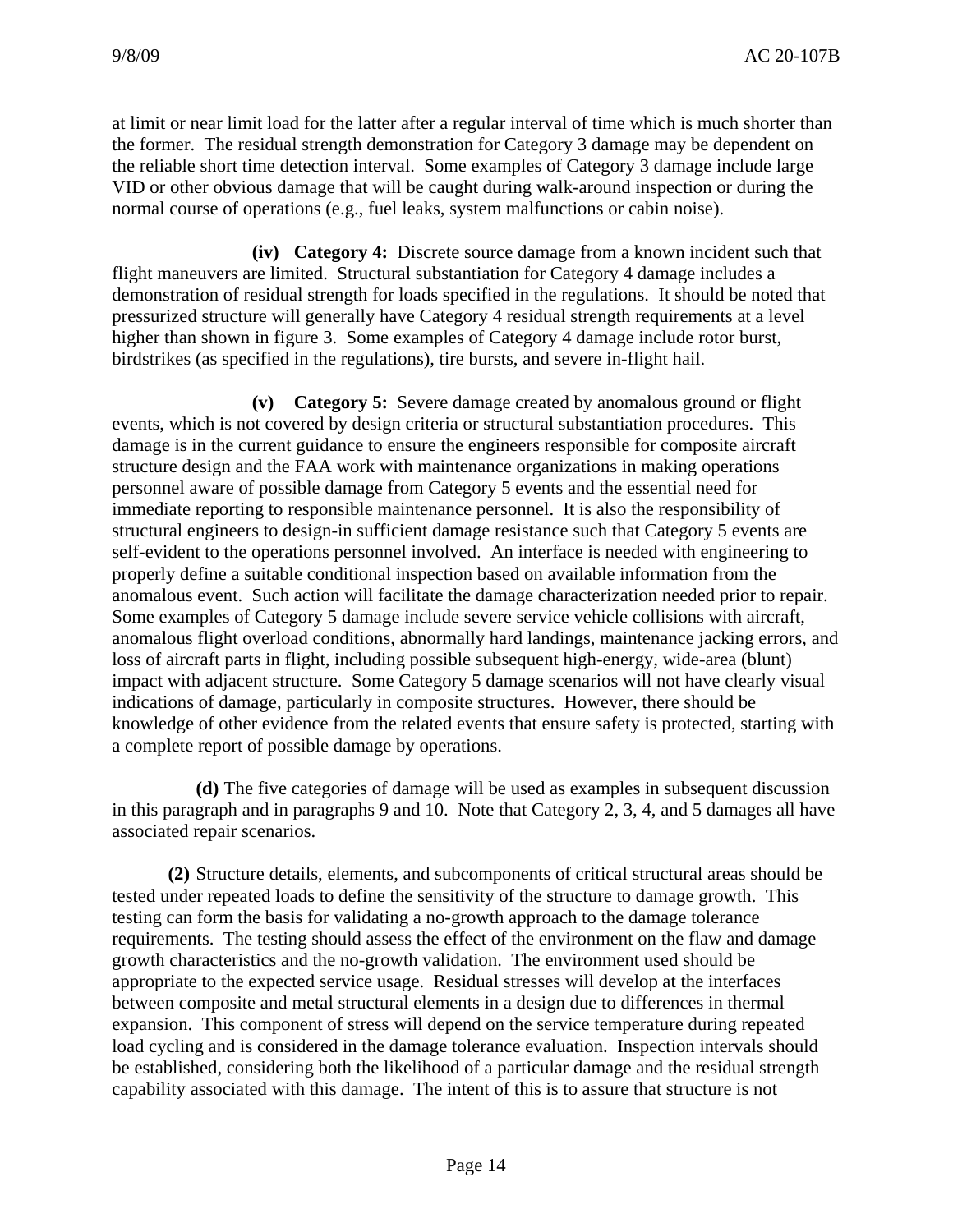exposed to an excessive period of time with residual strength less than ultimate, providing a lower safety level than in the typical slow growth situation, as illustrated in figure 4. Conservative assumptions for capability with large damage sizes that would be detected within a few flights may be needed when probabilistic data on the likelihood of given damage sizes does not exist. Once the damage is detected, the component is either repaired to restore ultimate load capability or replaced.



# **Figure 4 - Schematic diagram of residual strength illustrating that significant accidental damage with "no-growth" should not be left in the structure without repair for a long time**

 **(a)** The traditional slow growth approach may be appropriate for certain damage types found in composites if the growth rate can be shown to be slow, stable and predictable. Slow growth characterization should yield conservative and reliable results. As part of the slow growth approach, an inspection program should be developed consisting of the frequency, extent, and methods of inspection for inclusion in the maintenance plan. Inspection intervals should be established such that the damage will have a very high probability of detection between the time it becomes initially inspectable and the time at which the extent of the damage reduces the residual static strength to limit load (considered as ultimate), including the effects of environment. For any detected damage size that reduces the load capability below ultimate, the component is either repaired to restore ultimate load capability or replaced. Should functional impairment (such as unacceptable loss of stiffness) occur before the damage becomes otherwise critical, part repair or replacement will also be necessary.

 **(b)** Another approach involving growth may be appropriate for certain damage types and design features adopted for composites if the growth can reliably be shown to be predictable and arrested before it becomes critical. Figure 5 shows schematic diagrams for all three damage growth approaches applied to composite structure. The arrested growth method is applicable when the damage growth is mechanically arrested or terminated before becoming critical (residual static strength reduced to limit load), as illustrated in figure 5. Arrested growth may occur due to design features such as a geometry change, reinforcement, thickness change, or a structural joint. This approach is appropriate for damage growth that is inspectable and found to be reliably arrested, including all appropriate dynamic effects. Structural details, elements, and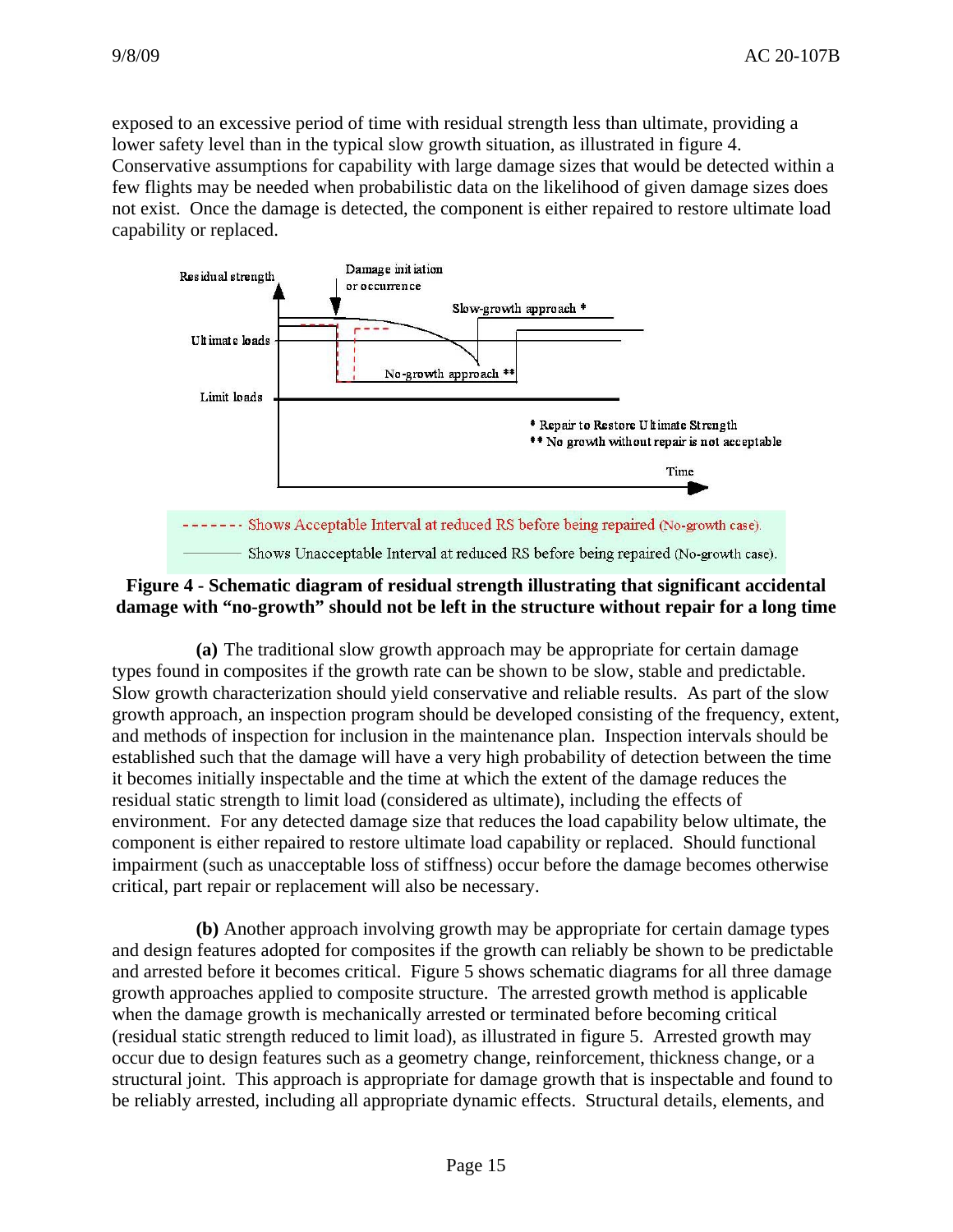subcomponents of critical structural areas, components or full-scale structures, should be tested under repeated loads for validating an arrested growth approach. As was the case for a "nogrowth" approach to damage tolerance, inspection intervals should be established, considering the residual strength capability associated with the arrested growth damage size (refer to the dashed lines added to figure 5 to conceptually show inspection intervals consistent with the slow growth basis). Again, this is intended to ensure that the structure does not remain in a damaged condition with residual strength capability close to limit load for long periods of time before repair. For any damage size that reduces load capability below ultimate, the component is either repaired to restore ultimate load capability or replaced.



**Figure 5 - Illustrations of residual strength and damage size relationships for three different approaches to composite structural damage tolerance substantiation** 

 **(c)** The repeated loading should be representative of anticipated service usage. The repeated load testing should include damage levels (including impact damage) typical of those that may occur during fabrication, assembly, and in-service, consistent with the inspection techniques employed. The damage tolerance test articles should be fabricated and assembled in accordance with production specifications and processes so that the test articles are representative of production structure.

 **(3)** The extent of initially detectable damage should be established and be consistent with the inspection techniques employed during manufacture and in service. This information will naturally establish the transition between Category 1 and 2 damage types (i.e., inspection methods used by trained inspectors in scheduled maintenance). For damage that is clearly detectable to an extent that it will likely be found before scheduled maintenance (i.e., allowing classification as Category 3 damage), detection over shorter intervals and by untrained personnel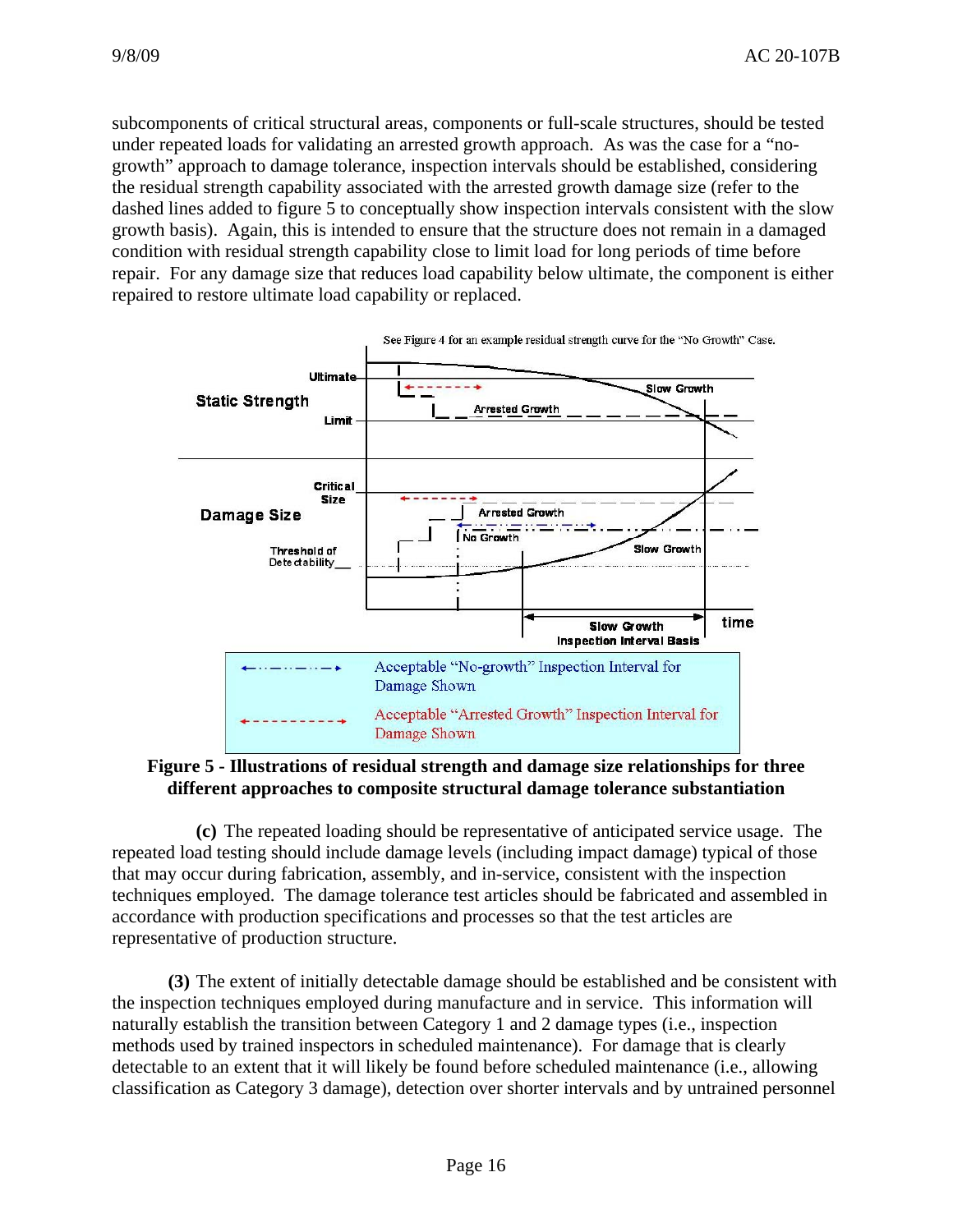may be permitted. Flaw/damage growth data should be obtained by repeated load cycling of intrinsic flaws or mechanically introduced damage. The number of cycles applied to validate both growth and no-growth concepts should be statistically significant, and may be determined by load and/or life considerations and a function of damage size. The growth or no growth evaluation should be performed by analysis supported by test evidence or by tests at the coupon, element, or subcomponent level.

 **(4)** The extent of damage for residual strength assessments should be established, including considerations for the probability of detection using selected field inspection procedures. The first four categories of damage should be considered based on the damage threat assessment. In addition, Category 3 damage should be detected in a walk-around inspection or through the normal course of operations. Residual strength evaluation by component or subcomponent testing or by analysis supported by test evidence should be performed considering that damage. The evaluation should demonstrate that the residual strength of the structure will reliably be equal to or greater than the strength required for the specified design loads (considered as ultimate), including environmental effects. The statistical significance of reliable subcomponent and detail residual strength assessments may include conservative methods and engineering judgment. It should be shown that stiffness properties have not changed beyond acceptable levels.

 **(a)** For the no-growth, slow growth, arrested growth approaches, residual strength testing should be performed after repeated load cycling. All probabilistic analyses applied for residual strength assessments should properly account for the complex nature of damage defined from a thorough damage threat assessment. Conservative damage metrics are permitted in such analyses assuming sufficient test data on repeated load and environmental exposure exists.

 **(b)** Composite designs should afford the same level of fail-safe, multiple load path structure assurance as conventional metals design. Such is also the expectation in justifying the use of static strength allowables with a statistical basis of 90 percent probability with 95 percent confidence.

 **(c)** Some special residual strength considerations for bonded structure are given in paragraph 6.c.(3).

 **(5)** The repeated load spectrum developed for fatigue testing and analysis purposes should be representative of the anticipated service usage. Low amplitude load levels that can be shown not to contribute to damage growth may be omitted (truncated). Reducing maximum load levels (clipping) is generally not accepted. Variability in repeated load behavior should be covered by appropriate load enhancement or life scatter factors and these factors should take into account the number of specimens tested. The use of such factors to demonstrate reliability in component tests should be consistent with the fatigue and damage tolerance behavior characterized for the materials, processes and other design details of the structure in building block tests.

 **(6)** An inspection program should be developed consisting of frequency, extent, and methods of inspection for inclusion in the maintenance plan. Inspection intervals should be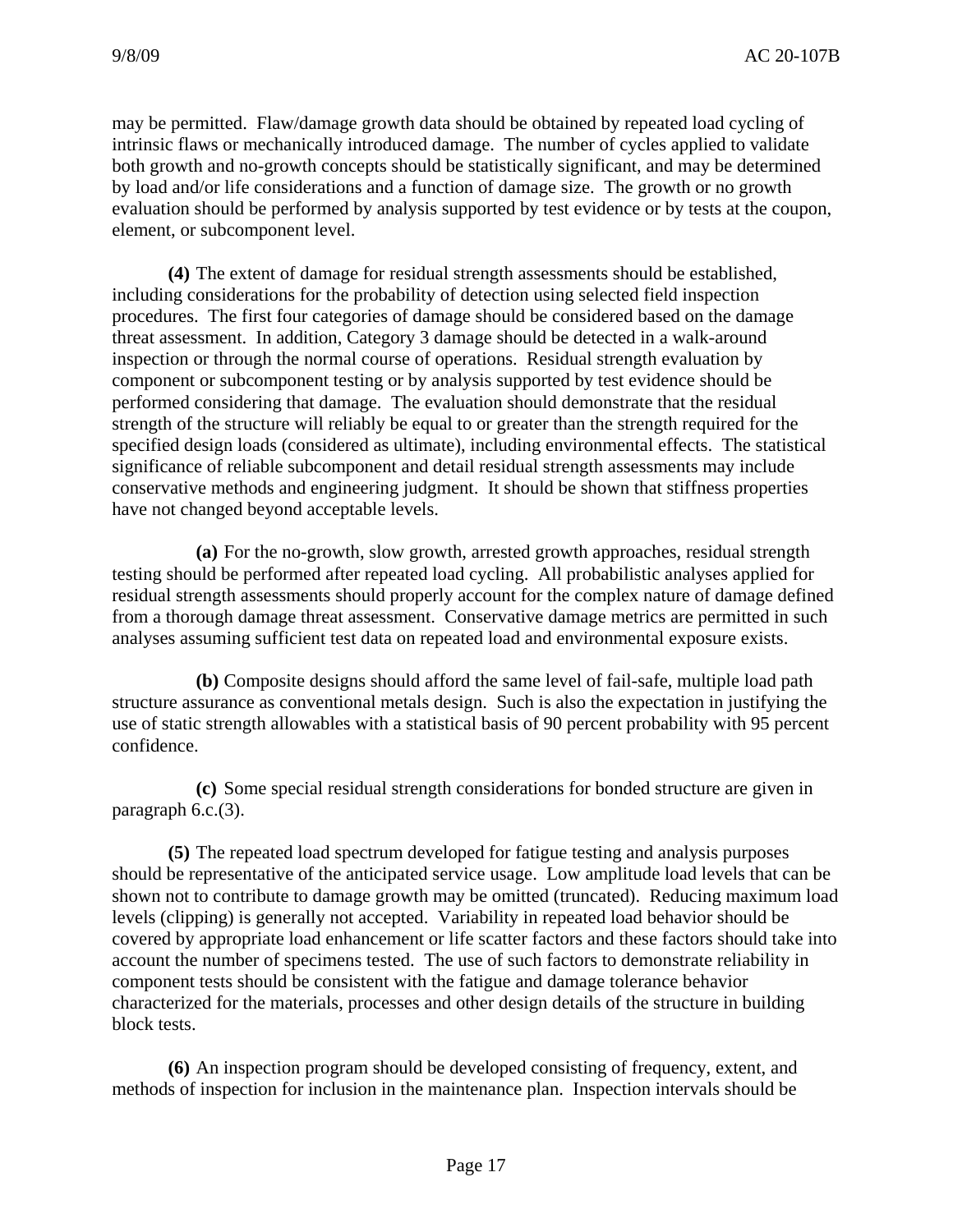established such that the damage will be reliably detected between the time it initially becomes detectable and the time at which the extent of damage reaches the limits for required residual strength capability. The potential for missed inspections should be considered.

 **(a)** For the case of no-growth design concept, inspection intervals should be established as part of the maintenance program. In selecting such intervals, the residual strength level associated with the assumed damages should be considered. This point was illustrated in figures 4 and 5. Note that an acceptable inspection interval for the larger damages shown for the "no-growth" and "arrested growth" options in figures 4 and 5 was conceptually shown as related to an acceptable slow growth basis in terms of the residual strength and time below ultimate load before damage was detected and repaired. Data on the probability of occurrence for different damage sizes also helps define an inspection interval.

 **(b)** A thorough composite damage threat assessment and the separation of different damage sizes into categories, each with associated detection methods, supports programs using a rigorous damage tolerance assessment to avoid conservative design criteria with very large damage assumptions. In such cases, Category 2 damage types will require the structural substantiation of well-specified and reliable inspection methods applied by trained inspectors at scheduled maintenance intervals (by default, Category 1 damage is at the threshold of this evaluation). Those damages classified as Category 3 may take advantage of shorter service time intervals provided sufficient structural substantiation exists with demonstrated proof that there will be early detection by untrained ramp maintenance or operations personnel. By definition, Category 4 damage will require residual strength substantiation to levels that complete a flight with limited maneuvers based on the associated regulatory loads. Due to the nature of service events leading to Category 4 damage, suitable inspections will need to be defined to evaluate the full extent of damage, prior to subsequent aircraft repair and return to service. By definition, Category 5 damages do not have associated damage tolerance design criteria or related structural substantiation tasks. Category 5 damage will require suitable inspections based on engineering assessment of the anomalous service event, and appropriate structural repair and/or part replacement, prior to the aircraft re-entering service.

 **(7)** The structure should be able to withstand static loads (considered as ultimate loads) which are reasonably expected during a completion of the flight on which damage resulting from obvious discrete sources occur (i.e., uncontained engine failures, etc.). The extent of damage should be based on a rational assessment of service mission and potential damage relating to each discrete source. Structural substantiation will be needed for the most critical Category 4 damage as related to the associated load cases. Those Category 4 damages that will not require specific residual strength assessments for the associated get home loads because they have high margins (e.g., severe in-flight hail) will likely still require suitable inspections because their detectability may not be consistent with the substantiations validated for Category 2 damage types.

 **(8)** The effects of temperature, humidity, and other environmental or time-related aging factors which may result in material property degradation should be addressed in the damage tolerance evaluation. Unless tested in the environment, appropriate environmental factors should be derived and applied in the evaluation.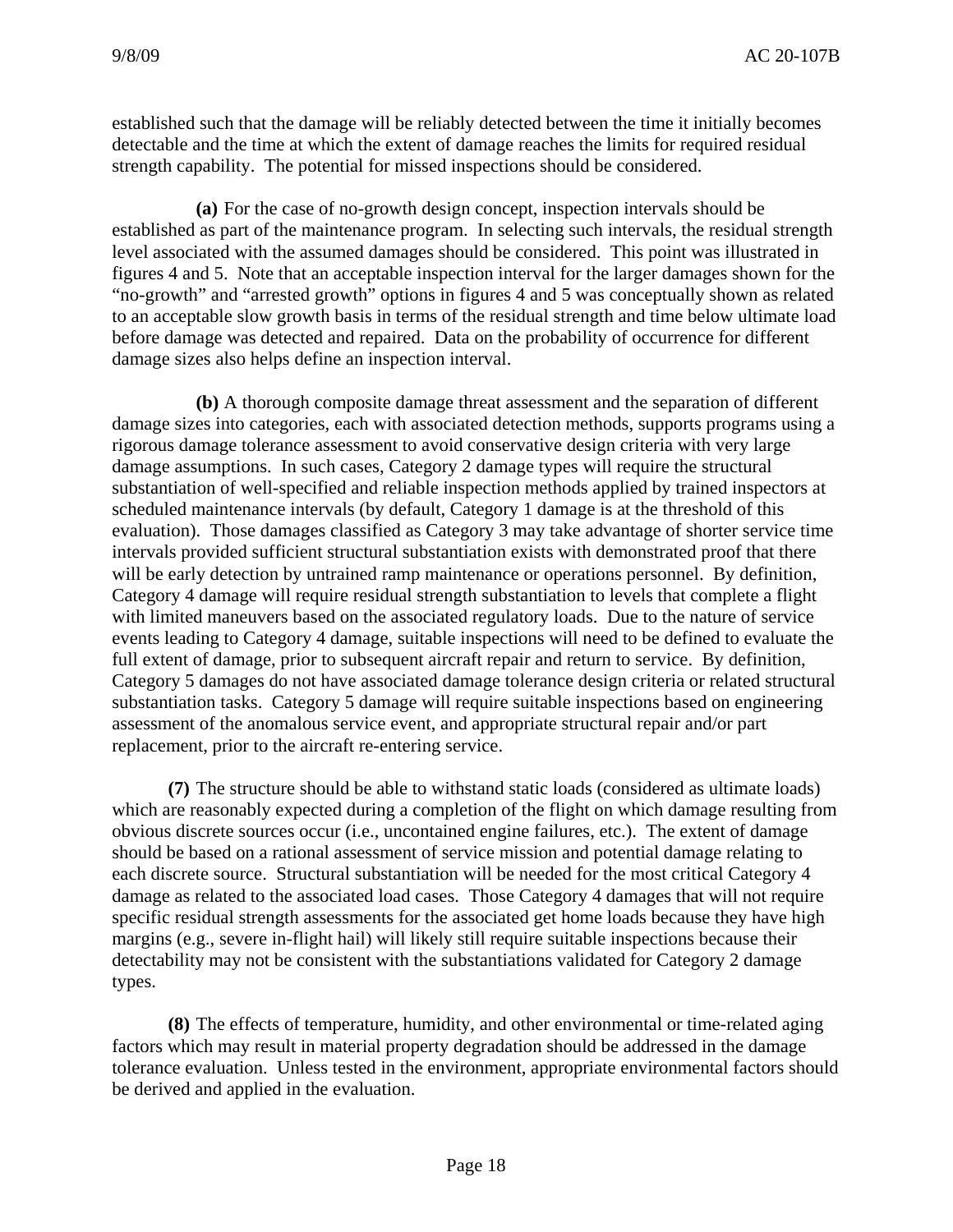**b. Fatigue Evaluation.** Fatigue substantiation should be accomplished by component fatigue tests or by analysis supported by test evidence, accounting for the effects of the appropriate environment. The test articles should be fabricated and assembled in accordance with production specifications and processes so that the test articles are representative of production structures. Sufficient component, subcomponent, element or coupon tests should be performed to establish the fatigue scatter and the environmental effects. Component, subcomponent, and/or element tests may be used to evaluate the fatigue response of structure with impact damage levels typical of those that may occur during fabrication, assembly, and in service, consistent with the inspection procedures employed. Other allowed manufacturing and service defects, which would exist for the life of the structure, should also be included in fatigue testing. It should be demonstrated during the fatigue tests that the stiffness properties have not changed beyond acceptable levels. Replacement lives should be established based on the test results. By definition, Category 1 damage is subjected to fatigue evaluation and expected to retain ultimate load capability for the life of the aircraft structure.

**c. Combined Damage Tolerance and Fatigue Evaluation.** Generally, it is appropriate for a given structure to establish both an inspection program and demonstrate a service life to cover all detectable and non-detectable damage, respectively, which is anticipated for the intended aircraft usage. Extensions in service life should include evidence from component repeated load testing, fleet leader programs (including NDI and destructive tear-down inspections), and appropriate statistical assessments of accidental damage and environmental service data considerations.

**9. Proof of Structure – Flutter and Other Aeroelastic Instabilities**. The aeroelastic evaluations, which includes flutter, control reversal, divergence, and any undue loss of stability and control as a result of structural loading and resulting deformation, are required. Flutter and other aeroelastic instabilities must be avoided through design, quality control, maintenance, and systems interaction.

**a.** The evaluation of composite structure needs to account for the effects of repeated loading, environmental exposure, and service damage scenarios (e.g., large Category 2, 3 or 4 damage) on critical properties such as stiffness, mass, and damping. Some control surfaces exposed to large damage retain adequate residual strength margins, but the potential loss of stiffness or mass increase (e.g., sandwich panel disbond and/or water ingression) may adversely affect flutter and other aeroelastic characteristics. This is particularly important for control surfaces that are prone to accidental damage and environmental degradation. Other factors such as the weight or stiffness changes due to repair, manufacturing flaws, and multiple layers of paint need to be evaluated. There may also be issues associated with the proximity of high temperature heat sources near structural components (e.g., empennage structure in the path of jet engine exhaust streams or engine bleed air pneumatic system ducting). These effects may be determined by analysis supported by test evidence, or by tests at the coupon, element or subcomponent level.

**10. Continued Airworthiness**. The maintenance and repair of composite aircraft structure should meet all general, design and fabrication, static strength, fatigue/damage tolerance, flutter,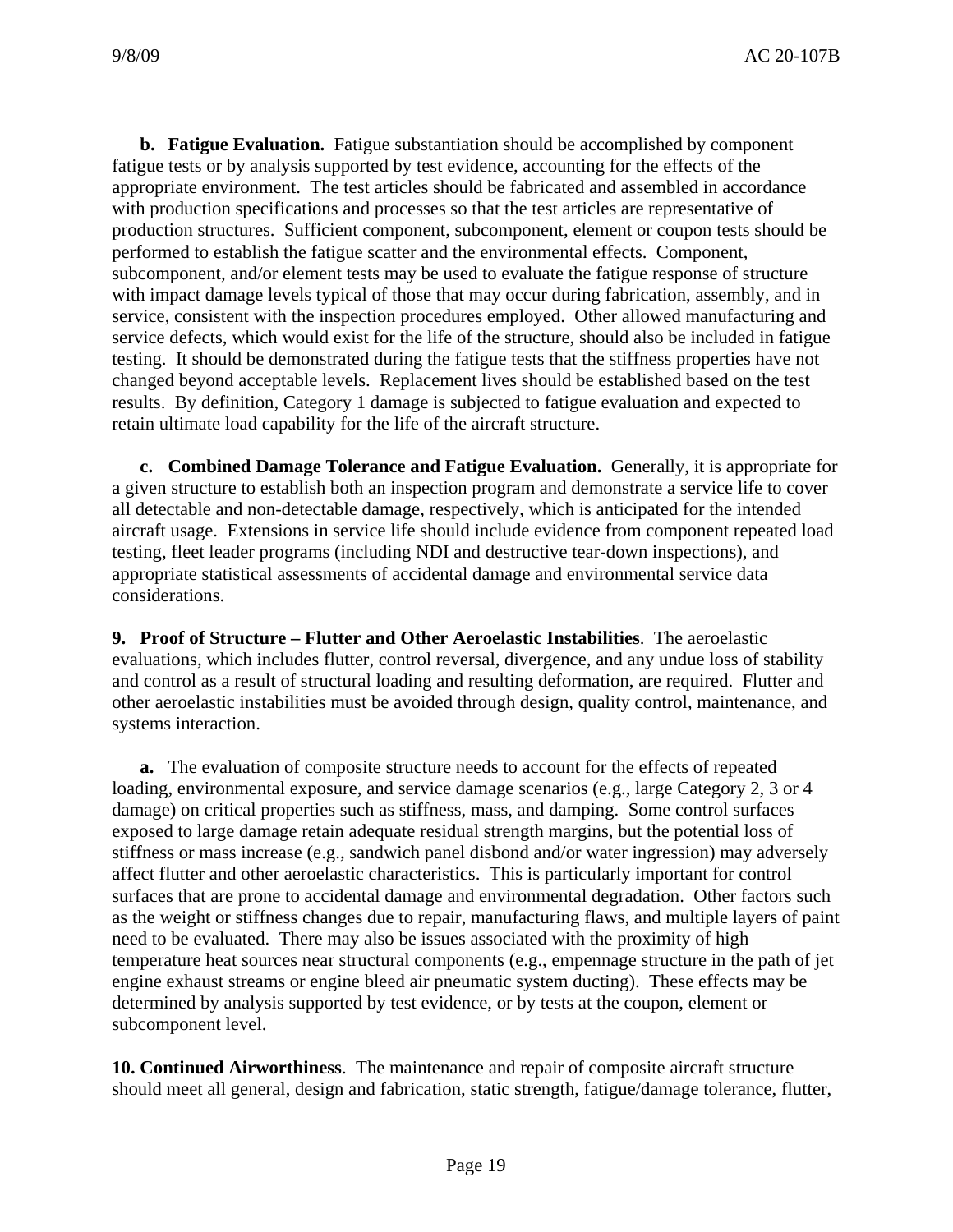and other considerations covered by this AC as appropriate for the particular type of structure and its application.

**a. Design for Maintenance**. Composite aircraft structure should be designed for inspection and repair access in a field maintenance environment. The inspection and repair methods applied for structural details should recognize the special documentation and training needed for critical damage types that are difficult to detect, characterize, and repair. The inspection intervals and life limits for any structural details and levels of damage that preclude repair must be clearly documented in the appropriate continued airworthiness documents.

**b. Maintenance Practices**. Maintenance manuals should be developed by the appropriate organizations to include the necessary inspection, maintenance, and repair procedures for composite structures, including jacking, disassembly, handling, part drying methods, and repainting instructions (including restrictions for paint colors that increase structural temperatures). Special equipment, repair materials, ancillary materials, tooling, processing procedures, and other information needed for inspection or repair of a given part should be identified since standard field practices, which have been substantiated for different aircraft types and models, are not common.

# **(1) Damage Detection.**

 **(a)** Procedures used for damage detection must be shown to be reliable and capable of detecting degradation in structural integrity below ultimate load capability. These procedures must be documented in the appropriate sections of the instructions for continued airworthiness. This should be substantiated in static strength, environmental resistance, fatigue, and damage tolerance efforts as outlined in paragraphs 6, 7, and 8. Substantiated detection procedures will be needed for all damage types identified by the threat assessment, including a wide range of foreign object impact threats, manufacturing defects, and degradation caused by overheating. Degradation in surface layers (e.g., paints and coatings) that provide structural protection against ultraviolet exposure must be detected. Any degradation to the lightning strike protection system that affects structural integrity, fuel tank safety, and electrical systems must also be detected.

 **(b)** Visual inspection is the predominant damage detection method used in the field and should be performed under prescribed lighting conditions. Visual inspection procedures should account for access, time relaxation in impact damage dent depth, and the color, finish, and cleanliness of part surfaces.

 **(2) Inspection**. Visual indications of damage, which are often used for composite damage detection, provide limited details on the hidden parts of damage that require further investigation. As a result, additional inspection procedures used for complete composite damage characterization will generally be different than those used for initial damage detection and need to be well documented. Nondestructive inspection performed prior to repair and destructive processing steps performed during repair must be shown to locate and determine the full extent of the damage. In-process controls of repair quality and post-repair inspection methods must be shown to be reliable and capable of providing engineers with the data to determine degradation in structural integrity below ultimate load capability caused by the process itself. Certain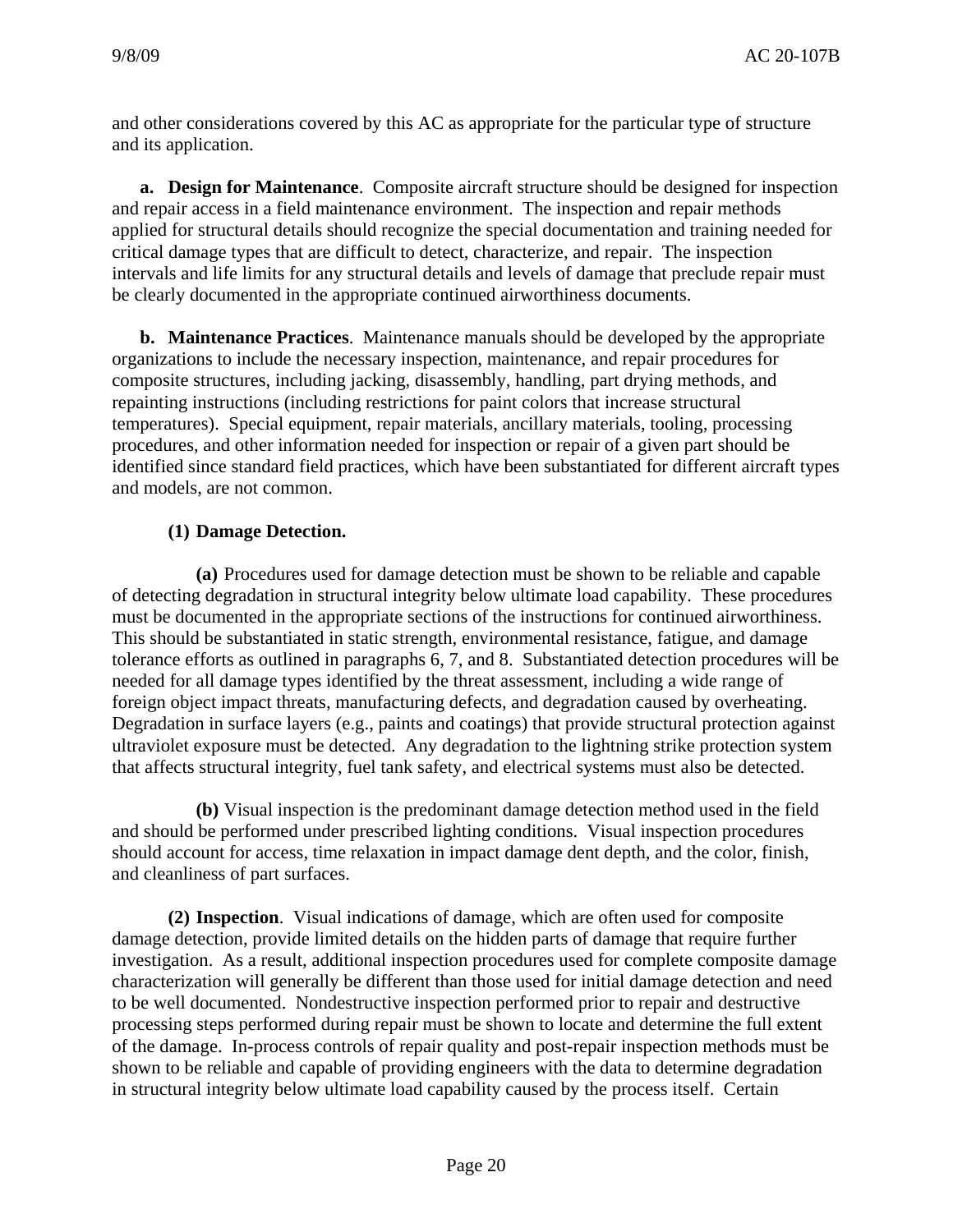processing defects cannot be reliably detected at completion of the repair (e.g., weak bonds). In such cases, the damage threat assessment, repair design features, and limits should ensure sufficient damage tolerance.

 **(3) Repair**. All bolted and bonded repair design and processing procedures applied for a given structure shall be substantiated to meet the appropriate requirements. Of particular safety concern are the issues associated with bond material compatibilities, bond surface preparation (including drying, cleaning, and chemical activation), cure thermal management, composite machining, special composite fasteners, and installation techniques, and the associated in-process control procedures. The surface layers (e.g., paints and coatings) that provide structural protection against ultraviolet exposure, structural temperatures, and the lightning strike protection system must also be properly repaired.

 **(4) Documentation and Reporting.** Documentation on all repairs must be added to the maintenance records for the specific part number. This information supports future maintenance damage disposition and repair activities performed on the same part. It is recommended that service difficulties, damage, and degradation occurring to composite parts in service should be reported back to the original equipment manufacturer (OEM) to aid in continuous updates of damage threat assessments to support future design detail and process improvements. Such information will also support future design criteria, analysis, and test database development.

#### **c. Substantiation of Repair.**

 **(1)** When repair procedures are provided in FAA-approved documents or the maintenance manual, it should be demonstrated by analysis and/or test that the method and techniques of repair will restore the structure to an airworthy condition. Repairable damage limits (RDL), which outline the details for damage to structural components that may be repaired based on existing data, must be clearly defined and documented. Allowable damage limits (ADL), which do not require repair, must also be clearly defined and documented. Both RDL and ADL must be based on sufficient analysis and test data to meet the appropriate structural substantiation requirements and other considerations outlined in this AC. Additional substantiation data will generally be needed for damage types and sizes not previously considered in design development. Some damage types may require special instructions for field repair and the associated quality control. Bonded repair is subjected to the same structural bonding considerations as the base design (refer to paragraph 6.c).

 **(2)** Operators and maintenance repair organizations (MRO) wishing to complete major repairs or alterations outside the scope of approved repair documentation should be aware of the extensive analysis, design, process, and test substantiation required to ensure the airworthiness of a certificated structure. Documented records and the certification approval of this substantiation should be retained to support any subsequent maintenance activities.

# **d. Damage Detection, Inspection and Repair Competency.**

 **(1)** All technicians, inspectors, and engineers involved in damage disposition and repair should have the necessary skills to perform their supporting maintenance tasks on a specific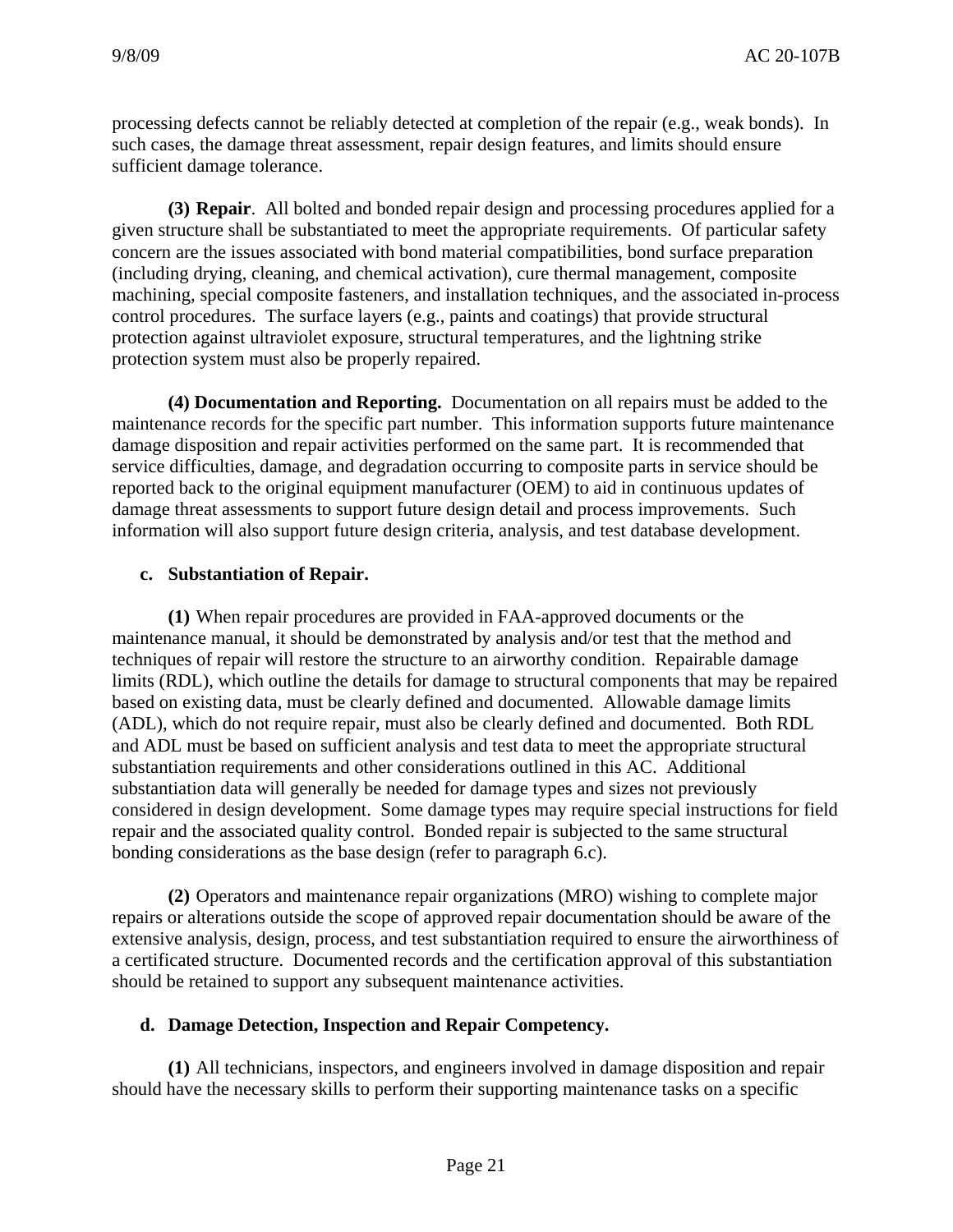composite structural part. The continuous demonstration of acquired skills goes beyond initial training (e.g., similar to a welder qualification). The repair design, inspection methods, and repair procedures used will require approved structural substantiation data for the particular composite part. Society of Automotive Engineers International (SAE) Aerospace Information Report (AIR) 5719 outlines training for an awareness of the safety issues for composite maintenance and repair. Additional training for specific skill-building will be needed to execute particular engineering, inspection, and repair tasks.

 **(2)** Pilots, ramp maintenance, and other operations personnel that service aircraft should be trained to immediately report anomalous ramp incidents and flight events that may potentially cause serious damage to composite aircraft structures. In particular, immediate reporting is needed for those service events that are outside the scope of the damage tolerance substantiation and standard maintenance practices for a given structure. The immediate detection of Category 4 and 5 damages are dependent on the proper reaction of personnel that operate and service the aircraft. Please refer to regulations in parts 21, 121, and 135 for reporting requirements.

# **11. Additional Considerations.**

#### **a. Crashworthiness.**

 **(1)** The crashworthiness of the aircraft is dominated by the impact response characteristics of the fuselage. Regulations, in general, evolve based on either experience gained through incidents and accidents of existing aircraft or in anticipation of safety issues raised by new designs. In the case of crashworthiness, regulations have evolved as experience has been gained during actual aircraft operations. For example, emergency load factors and passenger seat loads have been established to reflect dynamic conditions observed from fleet experience and from controlled FAA and industry research. Fleet experience has not demonstrated a need to have an aircraft level crashworthiness standard. As a result, the regulations reflect the capabilities of traditional aluminum aircraft structure under survivable crash conditions. This approach was satisfactory as aircraft have continued to be designed using traditional construction methods. With the advent of composite fuselage structure and/or the use of novel design, this historical approach may no longer be sufficient to substantiate the same level of protection for the passengers as provided by similar metallic designs.

 **(2)** Airframe design should assure that occupants have every reasonable chance of escaping serious injury under realistic and survivable crash impact conditions. A composite design should account for unique behavior and structural characteristics, including major repairs or alterations, as compared with conventional metal airframe designs. Structural evaluation may be done by test or analysis supported by test evidence. Service experience may also support substantiation.

 **(3)** The crash dynamics of an aircraft and the associated energy absorption are difficult to model and fully define representative tests with respect to structural requirements. *Each aircraft product type (i.e., transport, small airplane, rotorcraft) has unique regulations governing the crashworthiness of particular aircraft structures. The regulations and guidance associated*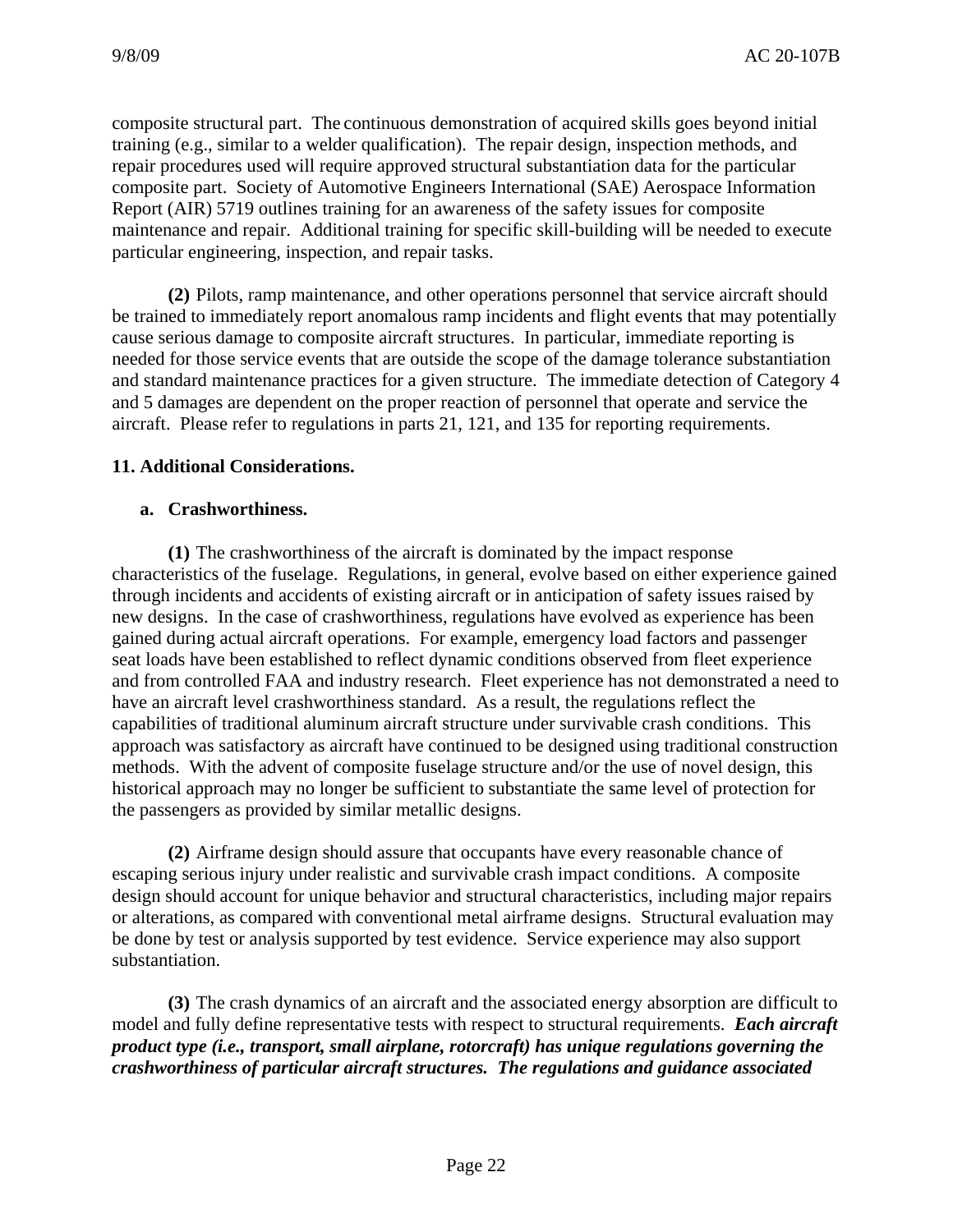with each product type should be used accordingly. The regulations for transport airplane and rotorcraft address some issues that go beyond those required of small airplanes.

 **(4)** Special conditions are anticipated for transport category airplanes with composite fuselage structure to address crashworthiness survivability. The impact response of a composite transport fuselage structure must be evaluated to ensure the survivability is not significantly different from that of a similar-sized aircraft fabricated from metallic materials. Impact loads and resultant structural deformation of the supporting airframe and floor structures must be evaluated. Four main criteria areas should be considered in making such an evaluation.

 **(a)** Occupants must be protected during the impact event from release of items of mass (e.g., overhead bins).

**(b)** The emergency egress paths must remain following a survivable crash.

 **(c)** The acceleration and loads experienced by occupants during a survivable crash must not exceed critical thresholds.

 **(d)** A survivable volume of occupant space must be retained following the impact event.

**(5)** The criticality of each of these four criteria will depend on the particular crash conditions. For example, the loads and accelerations experienced by passengers may be higher at lower impact velocities where structural failures have not started to occur. As a result, validated analyses may be needed to practically cover all the crashworthiness criteria for transport fuselage.

 **(6)** Existing transport airplane requirements also require that fuel tank structural integrity be addressed during a survivable crash impact event as related to fire safety (also refer to paragraph 11.b). As related to crashworthiness, composite fuel tank structure must not fail or deform to the extent that fire becomes a greater hazard than with metal structure.

 **(7)** Physics and mechanics of the crashworthiness for composite structures involve several issues. The local strength, energy absorbing characteristics, and multiple, competing failure modes need to be addressed for composite structure subjected to a survivable crash. This is not simply achieved for airframe structures made from anisotropic, quasi-brittle, composite materials. As a result, the accelerations and load histories experienced by passengers and equipment on a composite aircraft may differ significantly from that seen on a similar metallic aircraft unless specific considerations are designed into the composite structure. In addition, care should be taken when altering composite structure to achieve specific mechanical behaviors. (For example, where the change in behavior of a metallic structure with a change in material thickness may be easily predicted, an addition or deletion of plies to a composite laminate may also require data for the effects of laminate stacking sequence on the failure mode and energy absorption characteristics of a composite element.)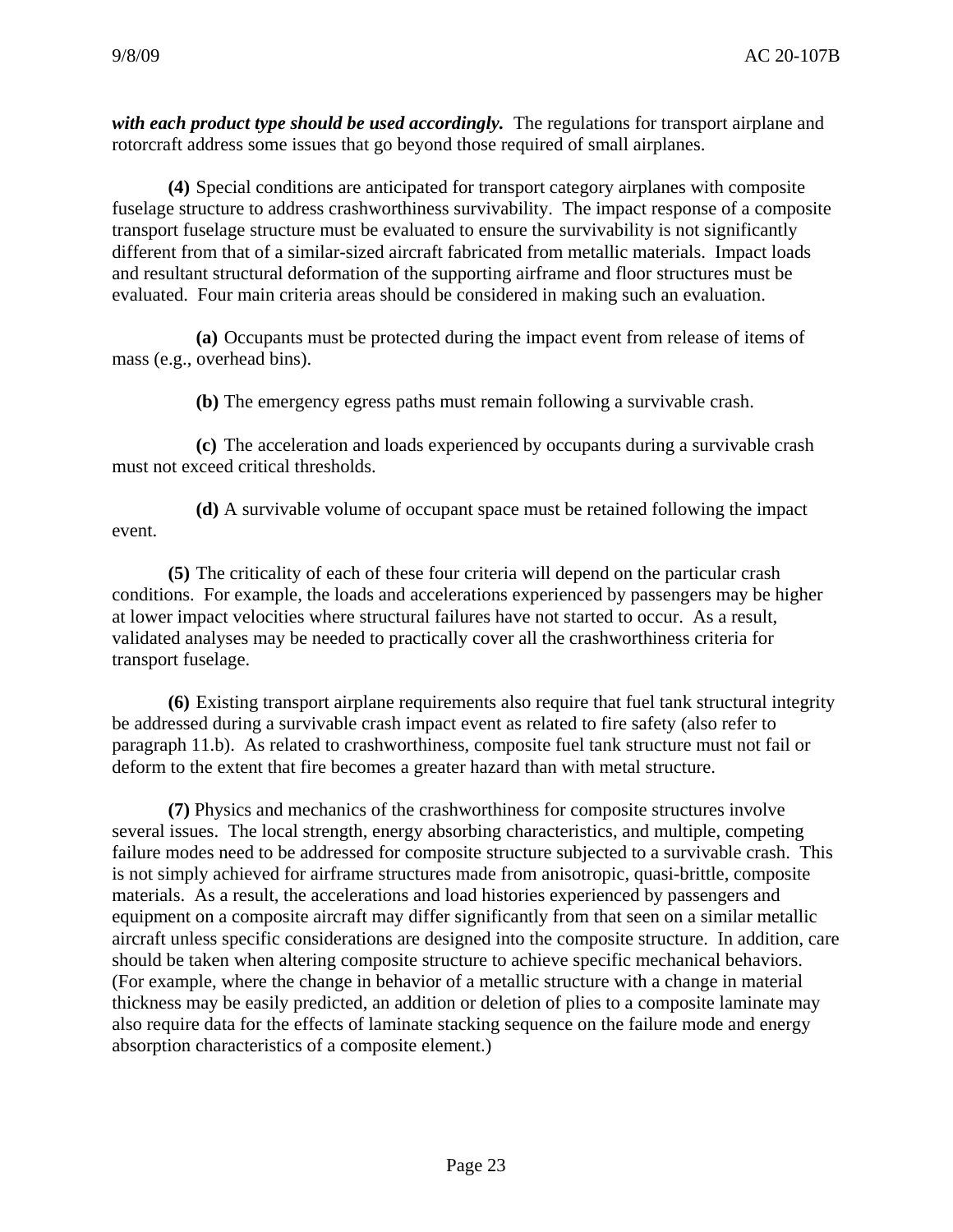**(8)** Representative structure must be included to gain valid test and analysis results. Depending on aircraft loading (requiring investigation of various aircraft passenger and cargo configurations), structural dynamic considerations, and progressive failures, local strain rates and loading conditions may differ throughout the structure. Sensitivity of the structural behavior to reasonable impact orientation should also be considered for transport airplane and rotorcraft applications. This can be addressed by analysis supported by test evidence.

 **(9)** Considering a need for comparative assessments with metal structure and a range of crash conditions, analysis with sufficient structural test evidence is often needed for transport and rotorcraft applications. Analysis requires extensive investigation of model sensitivity to modeling parameters (e.g., mesh optimization, representation of joints, element material input stress-strain data). Test also requires investigation of test equipment sensitivity appropriate to composites (e.g., filter frequencies with respect to expected pulse characteristics in the structure). Model validation may be achieved using a building block approach, culminating in an adequately complex test (e.g., a drop test with sufficient structural details to properly evaluate the crashworthiness criteria).

# **b. Fire Protection, Flammability and Thermal Issues.**

**(1)** Fire and exposure to temperatures that exceed maximum operating conditions require special considerations for composite airframe structure. (Refer to note below.) Requirements for flammability and fire protection of aircraft structure attempt to minimize the hazard to occupants in the event that flammable materials, fluids, or vapors ignite. *The regulations associated with each aircraft product type (i.e., transport, small airplane, rotorcraft) should be used accordingly.* Compliance may be shown by tests or analysis supported by test evidence. A composite design, including repair and alterations, should not decrease the existing level of safety relative to metallic structure. In addition, maintenance procedures should be available to evaluate the structural integrity of any composite aircraft structures exposed to fire and temperatures above the maximum operating conditions substantiated during design.

> **Note:** Aircraft cabin interiors and baggage compartments have been areas of flammability concerns in protecting passenger safety. This revision of the AC does not address composite materials used in aircraft interiors and baggage compartments. Please consult other guidance material for acceptable means of compliance with flammability rules for interiors.

**(2)** Fire protection and flammability has traditionally been considered for engine mount structure, firewalls, and other powerplant structures that include composite elements. Additional issues critical to passenger safety have come with the expanded use of composites in wing and fuselage structures for transport airplanes. Existing regulations do not address the potential for the airframe structure itself to be flammable. Wing and fuselage applications should consider the effects of composite design and construction on the resulting passenger safety in the event of in-flight fires or emergency landing conditions, which combine with subsequent egress when a fuel-fed fire is possible.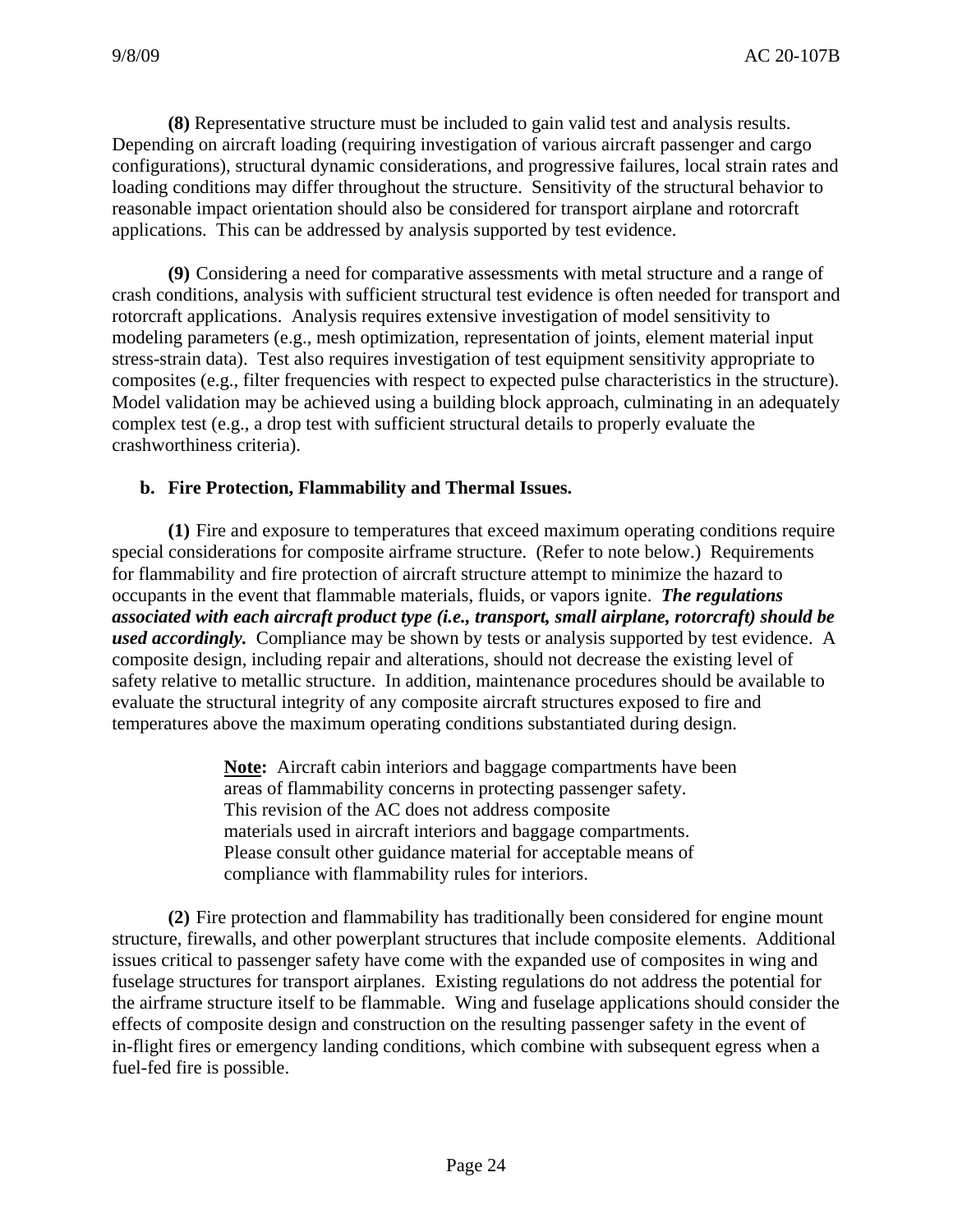**(3)** The results of fire protection and flammability testing with structural composite parts indicate dependence upon overall design and process details, as well as the origin of the fire and its extent. For example, the overall effects of composite fuselage structures exposed to fire may be significantly different when the fire originates within the cabin, where it can be controlled by limiting the structure's contribution to spreading the fire, than when the fire occurs exterior to the fuselage after a crash landing, where fuel is likely to be the primary source for maintaining and spreading the fire. The threat in each case is different, and the approach to mitigation may also be different. In-flight fire safety addresses a fire originating within the airplane due to some fault, whereas post-crash fire safety addresses a fuel-fed pool fire external to the airplane. Special conditions are anticipated for transport category airplanes with fuselage structure subjected to both in-flight and post-crash fire conditions. Transport wing structure will need to have special conditions for post-crash fire conditions.

**(4)** For an in-flight fire in transport category airplanes, it is critical that the fire not propagate or generate hazardous quantities of toxic by-products. In-flight fires have been catastrophic when they can grow in inaccessible areas. Composite fuselage structure could play a role different than traditional metal structure if the issue is not addressed.

**(5)** Metallic transport fuselage and wing structures have established a benchmark in fire protection that can be used to evaluate specific composite wing and fuselage structural details. Exterior fire protection issues associated with composite transport structure must include the effects of an exterior pool fire following a survivable crash landing. Fuselage structure should provide sufficient time for passenger egress, without fire penetration or the release of gasses and/or materials that are either toxic to escaping passengers or could increase the fire severity. Furthermore, these considerations must be extended to wing and fuel tank structure, which must also be prevented from collapse and release of fuel (including consideration of the influence of fuel load upon the structural behavior). For transport category airplanes, the standards of § 25.856(b) provide the benchmark to establish the required level of safety.

**(6)** The exposure of composite structures to high temperatures needs to extend beyond the direct flammability and fire protection issues to other thermal issues. Many composite materials have glass transition temperatures, which mark the onset of reductions in strength and stiffness that are somewhat lower than the temperatures that can have a similar affect on equivalent metallic structure. The glass transition temperature of most composite materials is further reduced by moisture absorption. The reduced strength or stiffness of composites from high temperature exposures must be understood per the requirements of particular applications (e.g., engine or other system failures). After a system failure and/or known fire, it may be difficult to detect the full extent of irreversible heat damage to an exposed composite structure. As a result, composite structures exposed to high temperatures may require special inspections, tests, and analysis for proper disposition of heat damage. All appropriate damage threats and degradation mechanisms need to be identified and integrated into the damage tolerance and maintenance evaluation accordingly. Reliable inspections and test measurements of the extent of damage that exists in a part exposed to unknown levels of high temperatures should be documented. Particular attention should be given to defining the maximum damages that likely could remain undetected by the selected inspection procedures.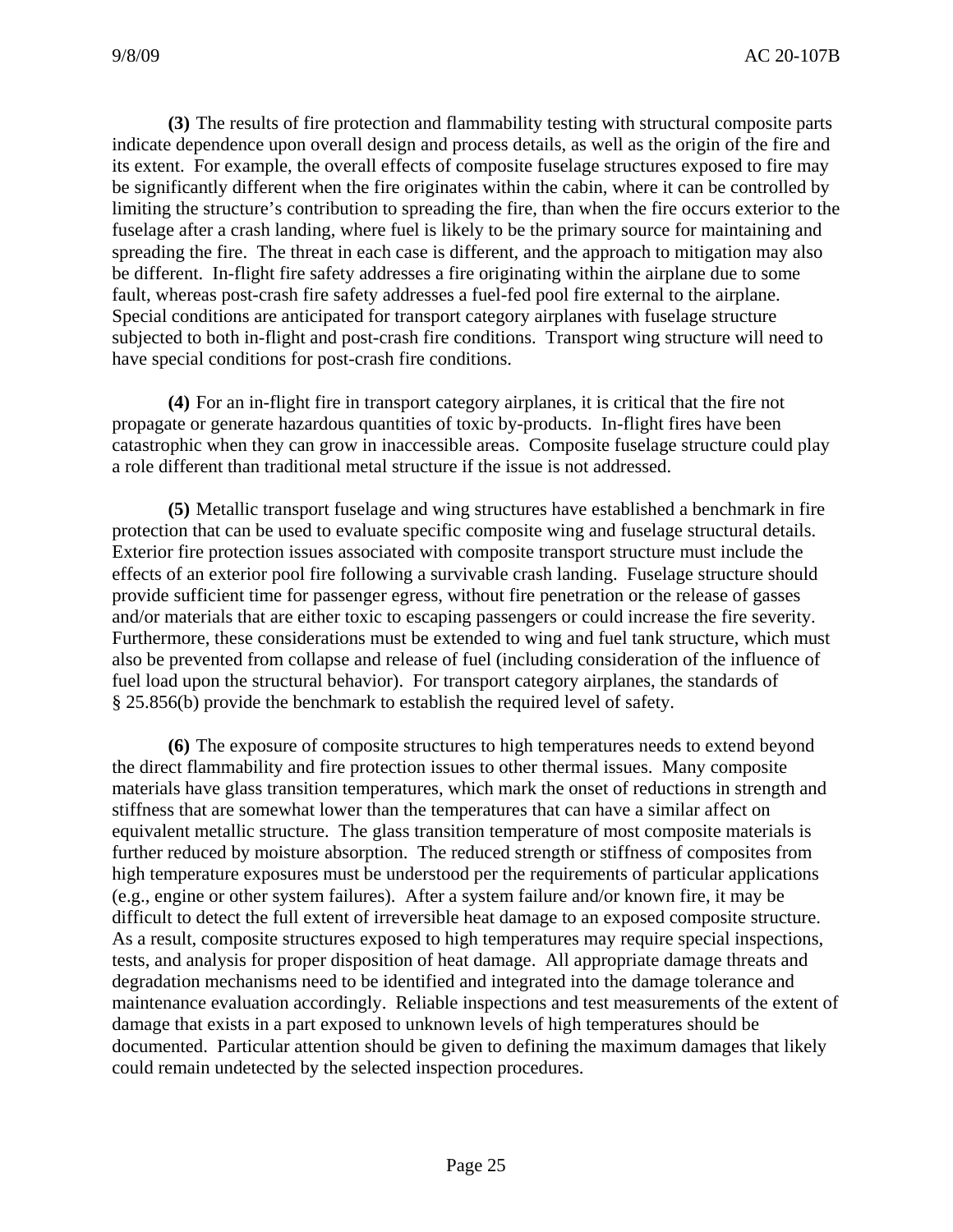**c. Lightning Protection.** Lightning protection design features are needed for composite aircraft structures. Current carbon fiber composites are approximately 1,000 times less electrically conductive than standard aluminum materials, and composite resins and adhesives are traditionally non-conductive. Glass and aramid fiber composites are non-conductive. A lightning strike to composite structures can result in structural failure or large area damage, and it can induce high lightning current and voltage on metal hydraulic tubes, fuel system tubes, and electrical wiring if proper conductive lightning protection is not provided. Aircraft lightning protection design guidance can be found in the FAA Technical Report "Aircraft Lightning Protection Handbook" (DOT/FAA/CT-89/22). The lightning protection effectiveness for composite structures should be demonstrated by tests or analysis supported by tests. Such tests are typically performed on panels, coupons, subassemblies, or coupons representative of the aircraft structure, or tests on full aircraft. The lightning test waveforms and lightning attachment zones are defined in the SAE reports referenced in AC 20-155. Any structural damage observed in standard lightning tests should be limited to Category 1, 2 or 3, depending on the level of detection. This damage is characterized and integrated into damage tolerance analyses and tests as appropriate. Small simple airplanes certified under 14 CFR part 23 for VFR use only may be certified based on engineering assessment, according to AC 23-15. The effects of composite structural repairs and maintenance on the lightning protection system should be evaluated. Repairs should be designed to maintain lightning protection.

# **(1) Lightning Protection for Structural Integrity.**

 **(a)** The composite structural design should incorporate the lightning protection when appropriate for the anticipated lightning attachment. The extent of lightning protection features depends on the lightning attachment zone designated for that area of the aircraft. Lightning protection features may include, but are not limited to, metal wires or mesh added to the outside surface of the composite structure where direct lightning attachment is expected.

 **(b)** When lightning strikes an aircraft, very high currents flow through the airframe. Proper electrical bonding must be incorporated between structural parts, which is most difficult for moveable parts (i.e., ailerons, rudders, and elevators). The electrical bonding features must be sized to conduct the lightning currents or they can vaporize, sending the high currents through unintended paths such as control cables, control rods, or hydraulic tubes. Guidance for certification of lightning protection of aircraft structures can be found in SAE Aerospace Recommended Practice (ARP) 5577, referenced in Transport Airplane Directorate Policy Statement ANM-111-05-004.

# **(2) Lightning Protection for Fuel Systems.**

 **(a)** Special consideration must be given to the fuel system lightning protection for an aircraft with integral fuel tanks in a composite structure. Composite structure with integral fuel systems must incorporate specific lightning protection features on the external composite surfaces, on joints, on fasteners, and for structural supports for fuel system plumbing and components to eliminate structural penetration, arcing, sparks or other ignition sources. AC 20-53 provides certification guidance for aircraft fuel system lightning protection.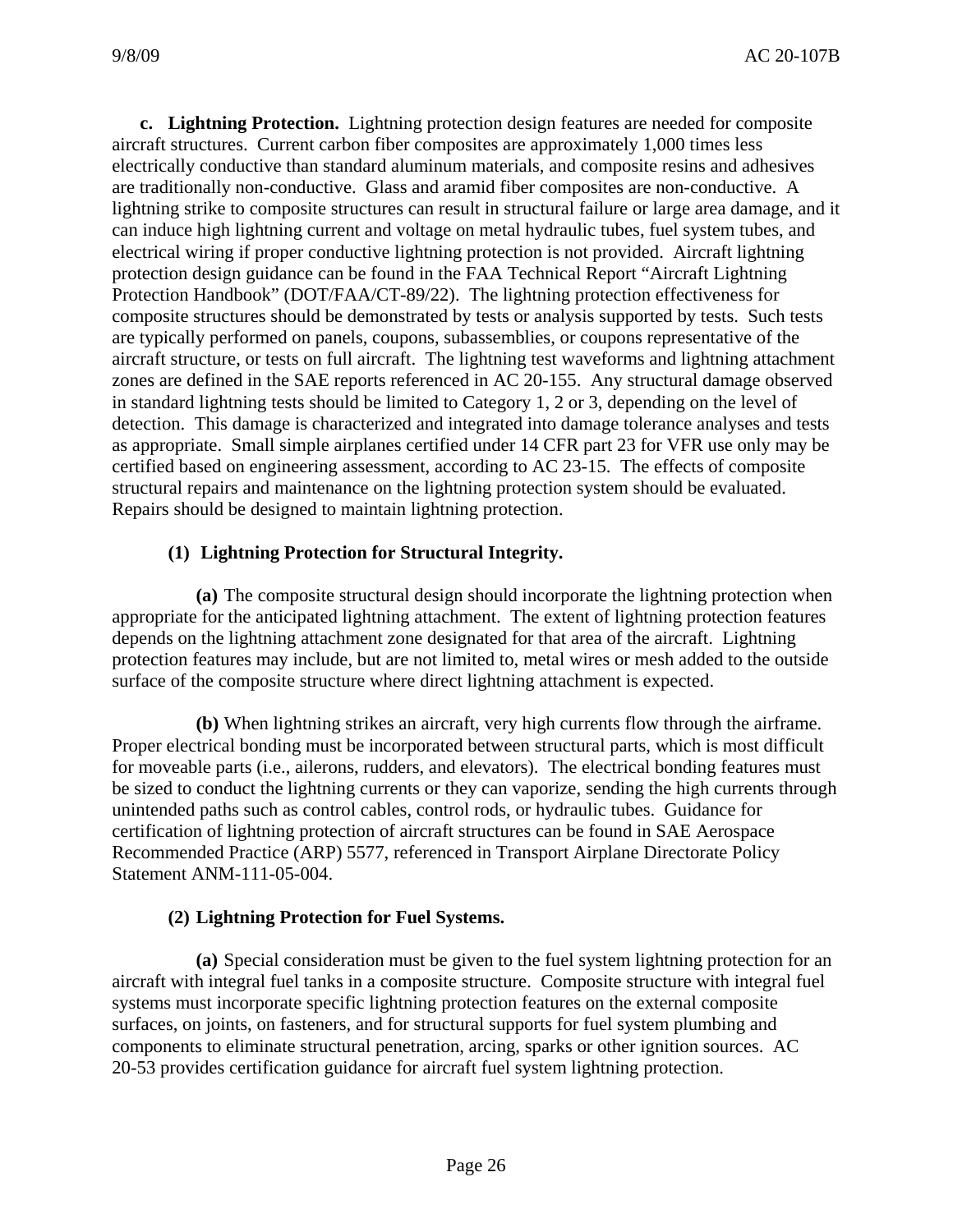**(b)** Transport airplane regulations for fuel system ignition prevention in § 25.981 require lightning protection that is failure tolerant. As a result, redundant and robust lightning protection for composite structure joints and fasteners in fuel tank structure is needed to ensure proper protection in preventing ignition sources.

#### **(3) Lightning Protection for Electrical and Electronic Systems.**

 **(a)** Lightning strike protection of composite structures is needed to avoid inducing high lightning voltages and currents on the wiring for electrical and electronic systems whose upset or damage could affect safe aircraft operation. The consequences from a lightning strike of unprotected composite structures can be catastrophic for electrical and electronic systems that perform highly critical functions, such as fly-by-wire flight controls or engine controls.

 **(b)** Electrical shields over system wiring and robust circuit design of electrical and electronic equipment both provide some protection against system upset or damage due to lightning. Since most composite materials provide poor shielding, at best, metal foil or mesh is typically added to the composite structure to provide additional shielding for wiring and equipment. Electrical bonding between composite structure parts and panels should be provided for the shielding to be effective. AC 20-136 provides certification guidance for aircraft electrical and electronic system lightning protection.

s/

David Hempe Manager, Aircraft Engineering Division Aircraft Certification Service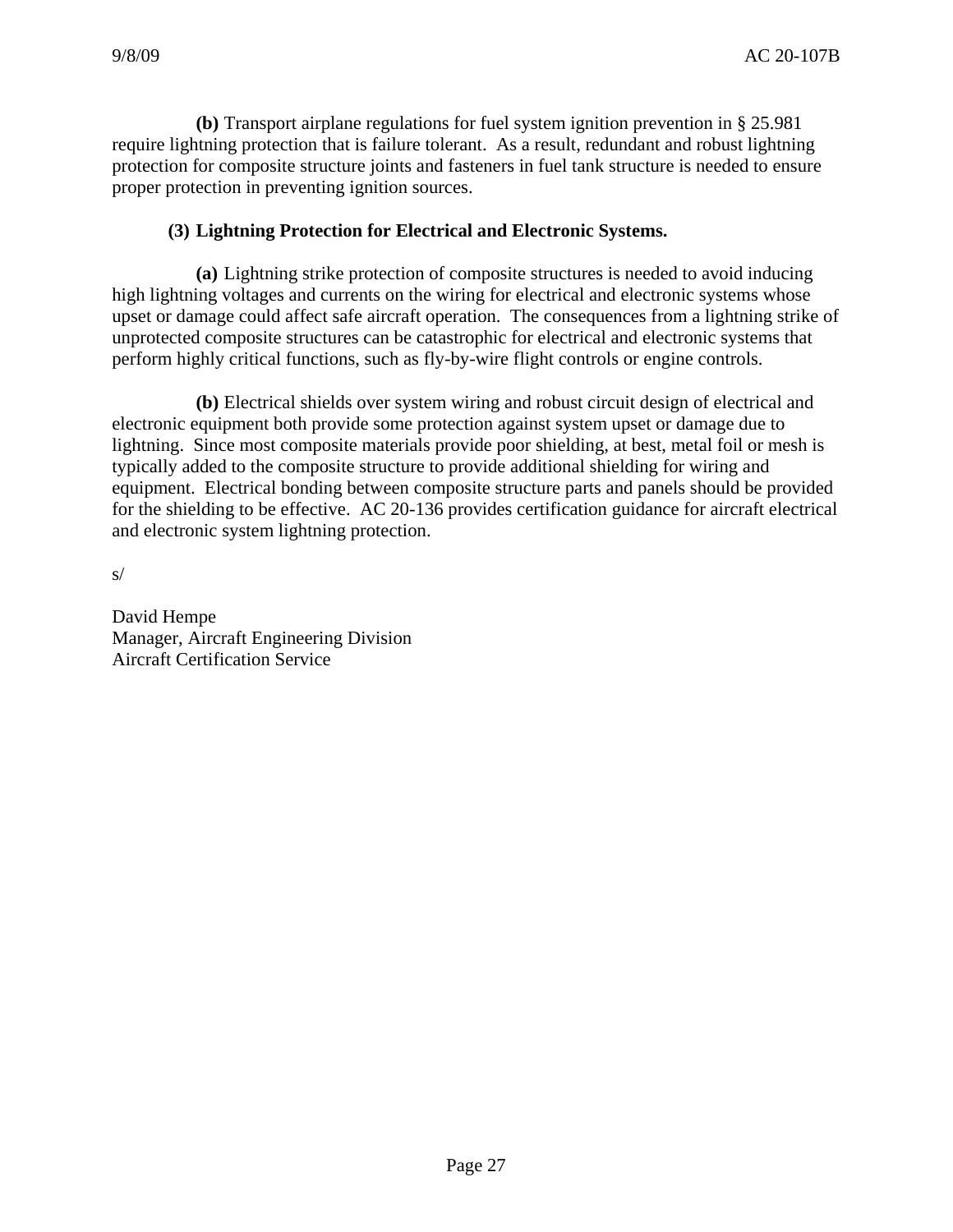# **Appendix 1. Applicable Regulations and Relevant Guidance**

**1. Applicable Regulations**. A list of applicable regulations is provided for subjects covered in this AC. In most cases, these regulations apply regardless of the type of materials used in aircraft structures.

| <b>AC</b> Paragraphs                    | Part 23                                                             | Part 25                                                                | Part 27 | Part 29 |  |  |
|-----------------------------------------|---------------------------------------------------------------------|------------------------------------------------------------------------|---------|---------|--|--|
| 1. Purpose of this AC                   |                                                                     | Not Applicable<br>-------------------------<br>----------------------  |         |         |  |  |
| 2. To Whom this AC Applies              |                                                                     | Not Applicable<br>-------------------------<br>_______________________ |         |         |  |  |
| Cancellation<br>3.                      |                                                                     | Not Applicable --------------------------<br>-----------------------   |         |         |  |  |
| 4. Related Regulations and Guidance     | Not Applicable --------------------------                           |                                                                        |         |         |  |  |
| 5. General                              | Not Applicable --------------------------<br>---------------------- |                                                                        |         |         |  |  |
| 6. Material and Fabrication Development |                                                                     |                                                                        |         |         |  |  |
|                                         | 603                                                                 | 603                                                                    | 603     | 603     |  |  |
|                                         | 605                                                                 | 605                                                                    | 605     | 605     |  |  |
|                                         | 609                                                                 | 609                                                                    | 609     | 609     |  |  |
|                                         | 613                                                                 | 613                                                                    | 613     | 613     |  |  |
|                                         | 619                                                                 | 619                                                                    | 619     | 619     |  |  |
| 7. Proof of Structure – Static          | 305                                                                 | 305                                                                    | 305     | 305     |  |  |
|                                         | 307                                                                 | 307                                                                    | 307     | 307     |  |  |
| 8. Proof of Structure – Fatigue and     |                                                                     |                                                                        |         |         |  |  |
| Damage Tolerance                        | 573                                                                 | 571                                                                    | 571     | 571     |  |  |
| 9. Proof of Structure – Flutter         | 629                                                                 | 629                                                                    | 629     | 629     |  |  |
| 10. Continued Airworthiness             | 1529                                                                | 1529                                                                   | 1529    | 1529    |  |  |
|                                         | App. G                                                              | App. H                                                                 | App. A  | App. A  |  |  |
| 11. Additional Considerations           |                                                                     |                                                                        |         |         |  |  |
| a. Crashworthiness                      | 561                                                                 | 561                                                                    | 561     | 561     |  |  |
|                                         | 562                                                                 | 562                                                                    | 562     | 562     |  |  |
|                                         | 601                                                                 | 601                                                                    | 601     | 601     |  |  |
|                                         |                                                                     | 631                                                                    |         | 631     |  |  |
|                                         | 721                                                                 | 721                                                                    |         |         |  |  |
|                                         | 783                                                                 | 783                                                                    | 783     | 783     |  |  |
|                                         | 785                                                                 | 785                                                                    | 785     | 785     |  |  |
|                                         | 787                                                                 | 787                                                                    | 787     | 787     |  |  |
|                                         | 807                                                                 | 789                                                                    | 801     | 801     |  |  |
|                                         | 965                                                                 | 801                                                                    | 807     | 803     |  |  |
|                                         | 967                                                                 | 809                                                                    | 965     | 809     |  |  |
|                                         |                                                                     | 963                                                                    |         | 963     |  |  |
|                                         |                                                                     | 967                                                                    |         | 967     |  |  |
|                                         |                                                                     | 981                                                                    | 1413    |         |  |  |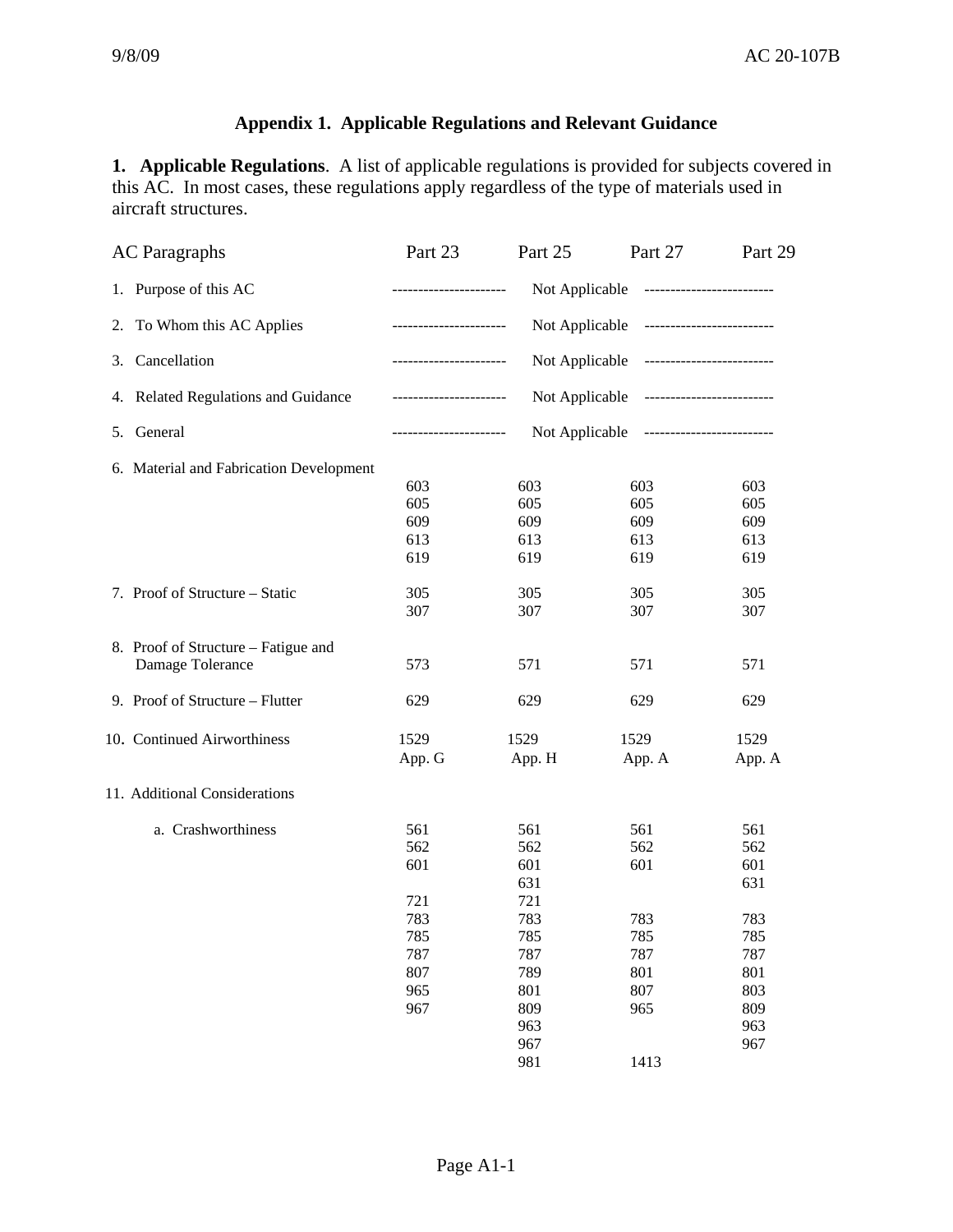| b. Fire Protection, Flammability, | 609  | 609  | 609  | 609  |
|-----------------------------------|------|------|------|------|
| and Thermal Issues                | 787  | 863  | 861  | 861  |
|                                   | 863  | 865  | 863  | 863  |
|                                   | 865  | 867  | 1183 | 903  |
|                                   | 867  | 903  | 1185 | 967  |
|                                   | 954  | 967  | 1191 | 1013 |
|                                   | 1121 | 1121 | 1193 | 1121 |
|                                   | 1182 | 1181 | 1194 | 1183 |
|                                   | 1183 | 1182 |      | 1185 |
|                                   | 1189 | 1183 |      | 1189 |
|                                   | 1191 | 1185 |      | 1191 |
|                                   | 1193 | 1189 |      | 1193 |
|                                   | 1359 | 1191 |      | 1194 |
|                                   | 1365 | 1193 |      |      |
| c. Lightning Protection           | 867  | 581  | 610  | 610  |
|                                   | 954  | 954  | 954  | 954  |
|                                   |      | 981  |      |      |
|                                   | 1309 | 1316 | 1309 | 1309 |
|                                   |      |      |      |      |

Notes:

(1) This list may not be all inclusive and there may be differences between regulatory authorities.

 (2) Special conditions may be issued for novel and unusual design features (e.g., new composite materials systems).

**2. Guidance.** FAA issues guidance providing supportive information of showing compliance with regulatory requirements. Guidance may include the AC and policy statements (PS). In general, an AC presents information concerning acceptable means, but not the only means, of complying with regulations. The guidance listed below is deemed supportive to the purposes of this AC. These FAA documents can be located via website: http://www.faa.gov/regulations\_policies/.

#### **a. ACs.**

 **(1)** AC 20-53, *Protection of Airplane Fuel Systems Against Fuel Vapor Ignition Due to Lightning* [6/06]

 **(2)** AC 20-135, *Powerplant Installation and Propulsion System Component Fire Protection Test Methods, Standards, and Criteria* [2/90]

 **(3)** AC 20-136, *Protection of Aircraft Electrical/Electronic Systems Against the Indirect Effects of Lightning* [12/06]

 **(4)** AC 20-155, *SAE Documents to Support Aircraft Lightning Protection Certification* [4/06]

**(5)** AC 21-26, *Quality Control for the Manufacture of Composite Structures* [6/89]

 **(6)** AC 21-31, *Quality Control for the Manufacture of Non-Metallic Compartment Interior Components* [11/91]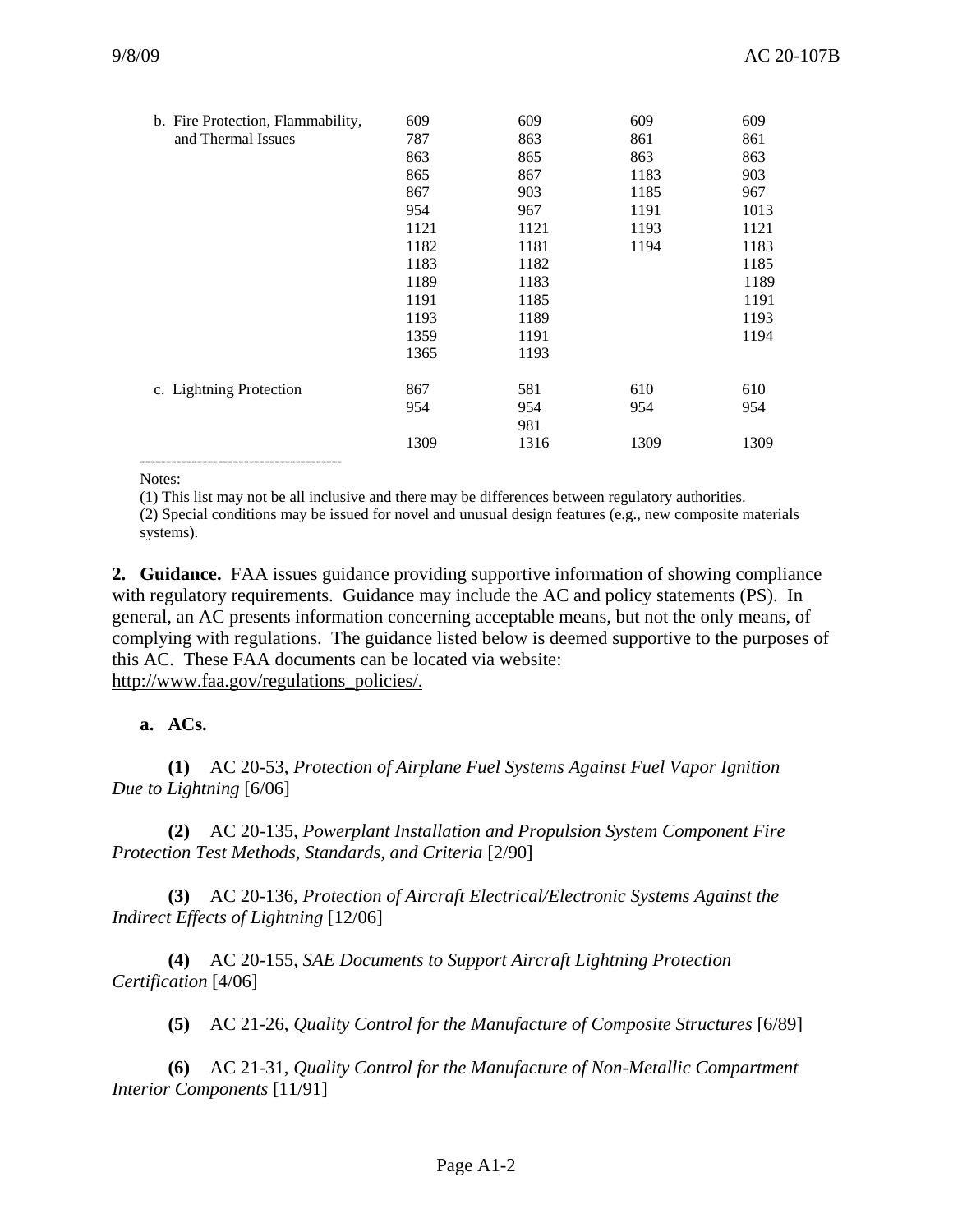**(7)** AC 23-15, *Small Airplane Certification Compliance Program* [12/03]

 **(8)** AC 23-20, *Acceptance Guidance on Material Procurement and Process Specifications for Polymer Matrix Composite Systems* [9/03]

**(9)** AC 25.571-1, *Damage Tolerance and Fatigue Evaluation of Structure* [4/98]

**(10)** AC 29 MG 8, *Substantiation of Composite Rotorcraft Structure* [4/06]

 **(11)** AC 35.37-1, *Guidance Material for Fatigue Limit Tests and Composite Blade Fatigue Substantiation* [9/01]

**(12)** AC 145-6, *Repair Stations for Composite and Bonded Aircraft Structure* [11/96]

#### **b. Policy Statements**

 **(1)** *Static Strength Substantiation of Composite Airplane Structure* [PS-ACE100-2001-006, December 2001]

 **(2)** *Final Policy for Flammability Testing per 14 CFR Part 23, Sections 23.853*, *23.855 and 23.1359* [PS-ACE100-2001-002, January 2002]

 **(3)** *Material Qualification and Equivalency for Polymer Matrix Composite Material Systems* [PS-ACE100-2002-006, September 2003]

 **(4)** *Bonded Joints and Structures - Technical Issues and Certification Considerations* [PS-ACE100-2005-10038, September 2005]

 **(5)** *Policy Statement on Acceptance of SAE International Aerospace Recommended Practice 5577 as an Acceptable Method of Compliance to the Lightning Direct Effects requirements of § 25.581* [ANM-111-05-004, April 2006]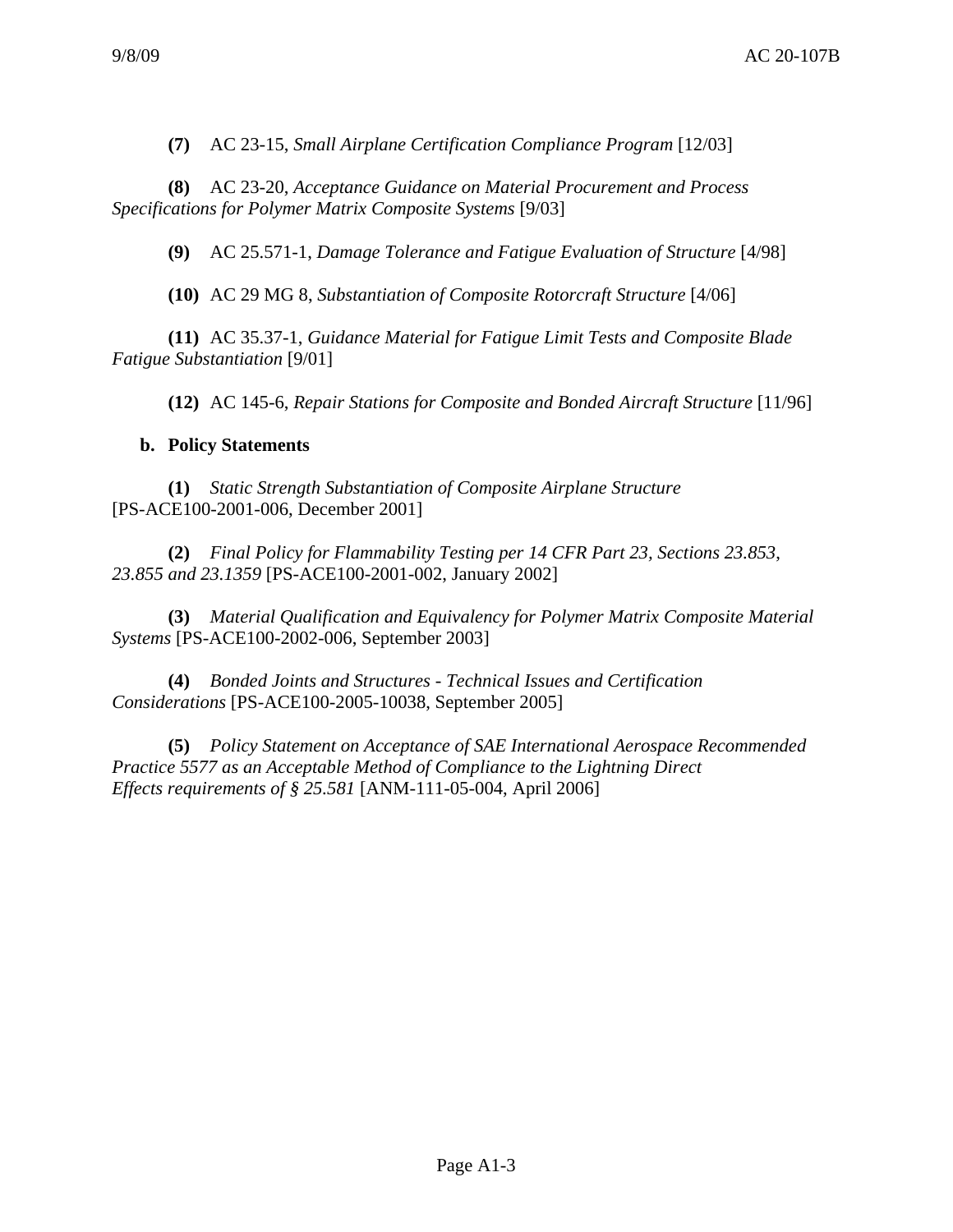# **Appendix 2. Definitions**

**1. Allowables:** Material values that are determined from test data at the laminate or lamina level on a probability basis (e.g., A or B basis values, with 99% probability and 95% confidence, or 90% probability and 95% confidence, respectively). The amount of data required to derive these values is governed by the statistical significance (or basis) needed.

**2. Anisotropic:** Not isotropic; having mechanical and/or physical properties which vary with direction relative to natural reference axes inherent in the material.

**3. Arrested Growth Approach:** A method that requires demonstration that the structure, with defined flaws present, is able to withstand appropriate repeated loads with flaw growth which is either mechanically arrested or terminated before becoming critical (residual static strength reduced to limit load). This is to be associated with appropriate inspection intervals and damage detectability.

**4. Category of Damage:** Five categories of damage have been defined based on residual strength capability, required load level, detectability, inspection interval, damage threat and whether (or not) the event creating damage is self evident.

**5. Component:** A major section of the airframe structure (e.g., wing, body, fin, horizontal stabilizer) which can be tested as a complete unit to qualify the structure.

**6. Coupon:** A small test specimen (e.g., usually a flat laminate) for evaluation of basic lamina or laminate properties or properties of generic structural features (e.g., bonded or mechanically fastened joints).

**7. Critical Structure:** A load bearing structure/element whose integrity is essential in maintaining the overall flight safety of the aircraft. This definition was adopted for this AC because there are differences in the definitions of primary structure, secondary structure, and principle structural elements (PSE) when considering the different categories of aircraft. For example, PSE are critical structures for Transport Category Aircraft.

**8. Damage:** A structural anomaly caused by manufacturing (processing, fabrication, assembly or handling) or service usage.

**9. Debond:** Same as Disbond.

**10. Degradation:** The alteration of material properties (e.g., strength, modulus, coefficient of expansion) which may result from deviations in manufacturing or from repeated loading and/or environmental exposure.

**11. Delamination:** The separation of the layers of material in a laminate. This may be local or may cover a large area of the laminate. It may occur at any time in the cure or subsequent life of the laminate and may arise from a wide variety of causes.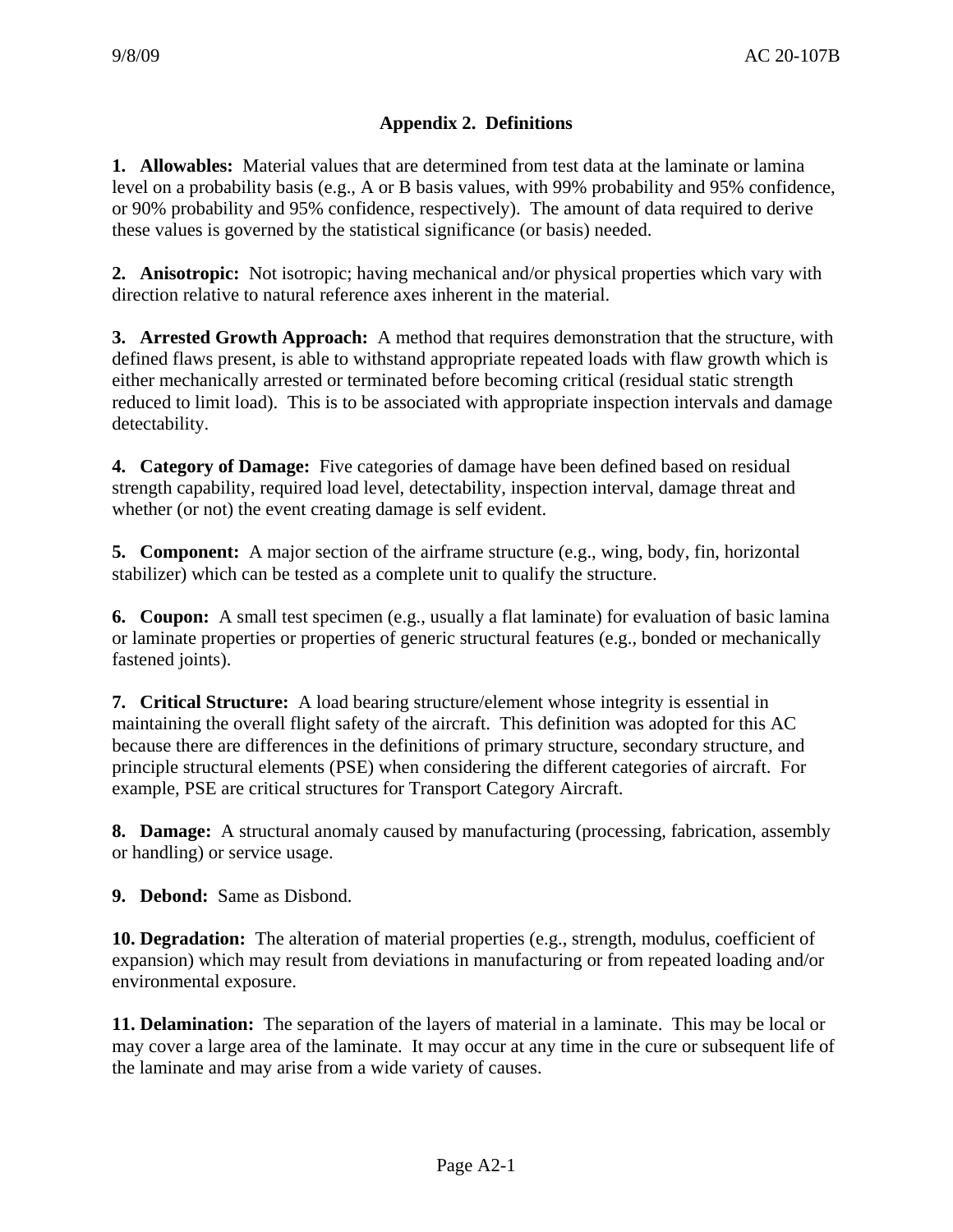**12. Design Values:** Material, structural elements, and structural detail properties that have been determined from test data and chosen to assure a high degree of confidence in the integrity of the completed structure. These values are most often based on allowables adjusted to account for actual structural conditions, and used in analysis to compute margins-of-safety.

**13. Detail:** A non-generic structural element of a more complex structural member (e.g., specific design configured joints, splices, stringers, stringer runouts, or major access holes).

**14. Disbond:** An area within a bonded interface between two adherends in which an adhesion failure or separation has occurred. It may occur at any time during the life of the substructure and may arise from a wide variety of causes. Also, colloquially, an area of separation between two laminae in the finished laminate (in this case, the term "delamination" is normally preferred).

**15. Discrepancy:** A manufacturing anomaly allowed and detected by the planned inspection procedure. They can be created by processing, fabrication or assembly procedures.

**16. Element:** A generic element of a more complex structural member (e.g., skin, stringers, shear panels, sandwich panels, joints, or splices).

**17. Environment:** External, non-accidental conditions (excluding mechanical loading), separately or in combination, that can be expected in service and which may affect the structure (e.g., temperature, moisture, UV radiation, and fuel).

# **18. Factor(s):**

 **a. Life (or Load) Enhancement Factor:** An additional load factor and/or test duration applied to structural repeated load tests, relative to the intended design load and life values, used to account for material variability. It is used to develop the required level of confidence in data.

**b. Life Scatter Factor:** Same as Life/Load Enhancement Factor.

 **c. Overload Factor:** A load factor applied to a specific structure test which is used to address parameters (e.g., environment, a short test pyramid, etc.) not directly addressed in that test. This factor is usually developed from lower pyramid testing addressing such parameters.

**19. Heterogeneous:** Descriptive term for a material consisting of dissimilar constituents separately identifiable; a medium consisting of regions of unlike properties separated by internal boundaries.

**20. Impact Damage:** A structural anomaly created by foreign object impact.

**21. Intrinsic Flaw:** Defect inherent in the composite material or resulting from the production process.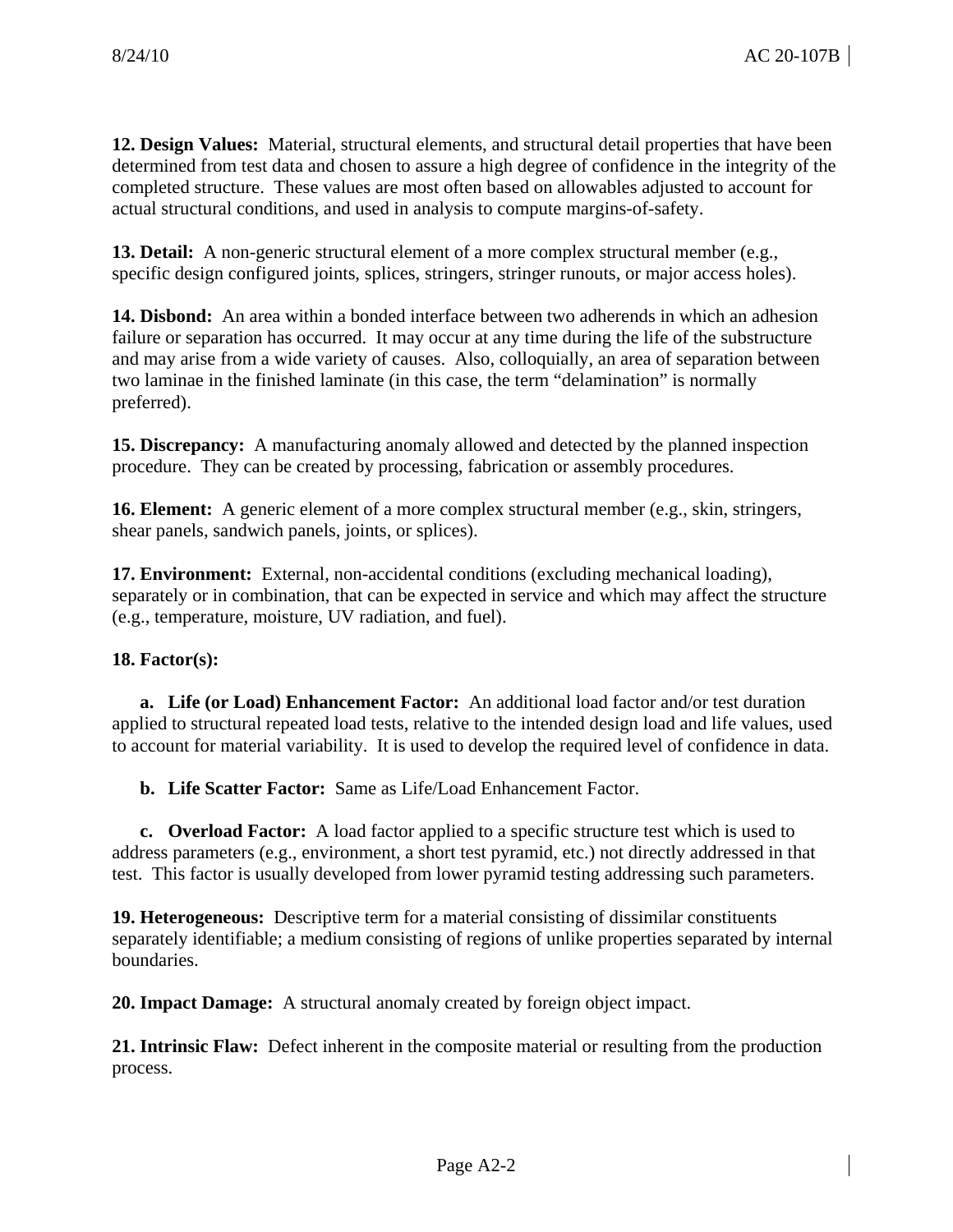**22. Manufacturing Defect:** An anomaly or flaw occurring during manufacturing that can cause varying levels of degradation in structural strength, stiffness and dimensional stability. Those manufacturing defects (or permissible manufacturing variability) allowed by the quality control, manufacturing acceptance criteria are expected to meet appropriate structural requirements for the life of the aircraft part. Other manufacturing defects that escape detection in manufacturing quality control should be included in a damage threat assessment and must meet damage tolerance requirements until detected and repaired.

**23. No-Growth Approach:** A method that requires demonstration that the structure, with defined flaws present, is able to withstand appropriate repeated loads without detrimental flaw growth for the life of the structure.

**24. Primary Structure:** The structure which carries flight, ground, or pressurization loads, and whose failure would reduce the structural integrity of the airplane.

**25. Point Design:** An element or detail of a specific design which is not considered generically applicable to other structure for the purpose of substantiation, e.g., lugs and major joints. Such a design element or detail can be qualified by test or by a combination of test and analysis.

**26. Slow Growth Approach:** A method that requires demonstration that the structure, with defined flaws present, is able to withstand appropriate repeated loads with slow, stable, and predictable flaw growth for the life of the structure, or beyond appropriate inspection intervals associated with appropriate damage detectability.

**27. Structural Bonding:** A structural joint created by the process of adhesive bonding, comprising of one or more previously-cured composite or metal parts (referred to as adherends).

**28. Subcomponent:** A major three-dimensional structure which can provide completed structural representation of a section of the full structure (e.g., stub-box, section of a spar, wing panel, body panel with frames).

**29. Weak Bond:** A bond line with mechanical properties lower than expected, but without any possibility to detect that by normal NDI procedures. Such situation is mainly due to a poor chemical bonding.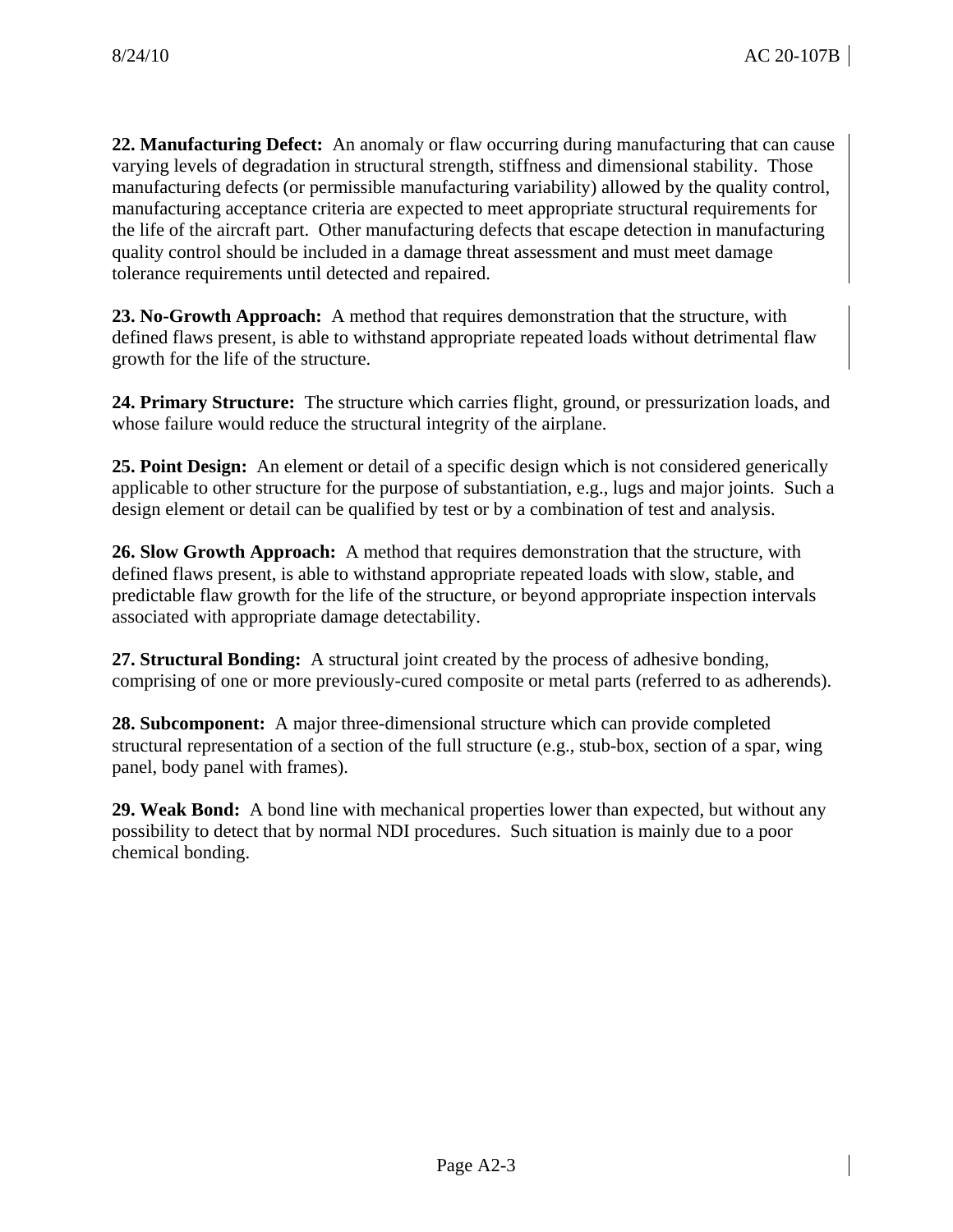# **Appendix 3. Change of Composite Material and/or Process**

**1.** It is necessary to re-certify composite structures, which during production, incorporate substitutions of, or changes to, the materials and/or processes from those originally substantiated at the time of initial certification. For example, the original material supplier may either change its product, or cease production. Manufacturers may also find it necessary to modify their production processes to improve efficiency or correct product deficiencies. In either case, care must be taken to ensure that modifications and/or changes are adequately investigated to ensure the continued adequacy of already certified composite structure. This appendix covers such material and/or process changes, but does not address other changes to design (e.g., geometry, loading). The definition of the materials and processes used is required in the specifications by 14 CFR 21.31. Changes to the material and process specifications are often major changes in type design and must be addressed as such under 14 CFR part 21, subpart D.

**2.** The qualification and structural substantiation of new or modified materials and/or processes used to produce parts of a previously certified aircraft product requires:

- **a.** The identification of the key material and/or process parameters governing performances;
- **b.** The definition of the appropriate tests able to measure these parameters; and
- **c.** The definition of pass/fail criteria for these tests.
- **3. "**Qualification" procedures developed by every manufacturer include specifications covering:
	- **a.** Physical and chemical properties,
	- **b.** Mechanical properties (coupon level), and
	- **c.** Reproducibility (by testing several batches).

**4.** Specifications and manufacturing quality procedures are designed to control specific materials and processes to achieve stable and repeatable structure for that combination of materials and processes. However, the interchangeability of alternate materials and processes for a structural application cannot be assumed if one only considers the properties outlined in those specifications (as it could be for materials that are much less process dependent, e.g., some metallic material forms). A structure fabricated using new or modified materials and/or processes, which meets the "qualification" tests required for the original material and process specifications, does not necessarily produce components that meet all the original engineering requirements for the previously certified structure.

**5.** Until improvements in identifying the complex relations between key material parameters that govern composite processing occurs, there will be a need for extensive and diverse testing that directly interrogates material performance using a range of representative specimens of increasing complexity in building block tests. Furthermore, failure modes may vary from one material and/or process to another, and analytical models are sometimes insufficiently precise to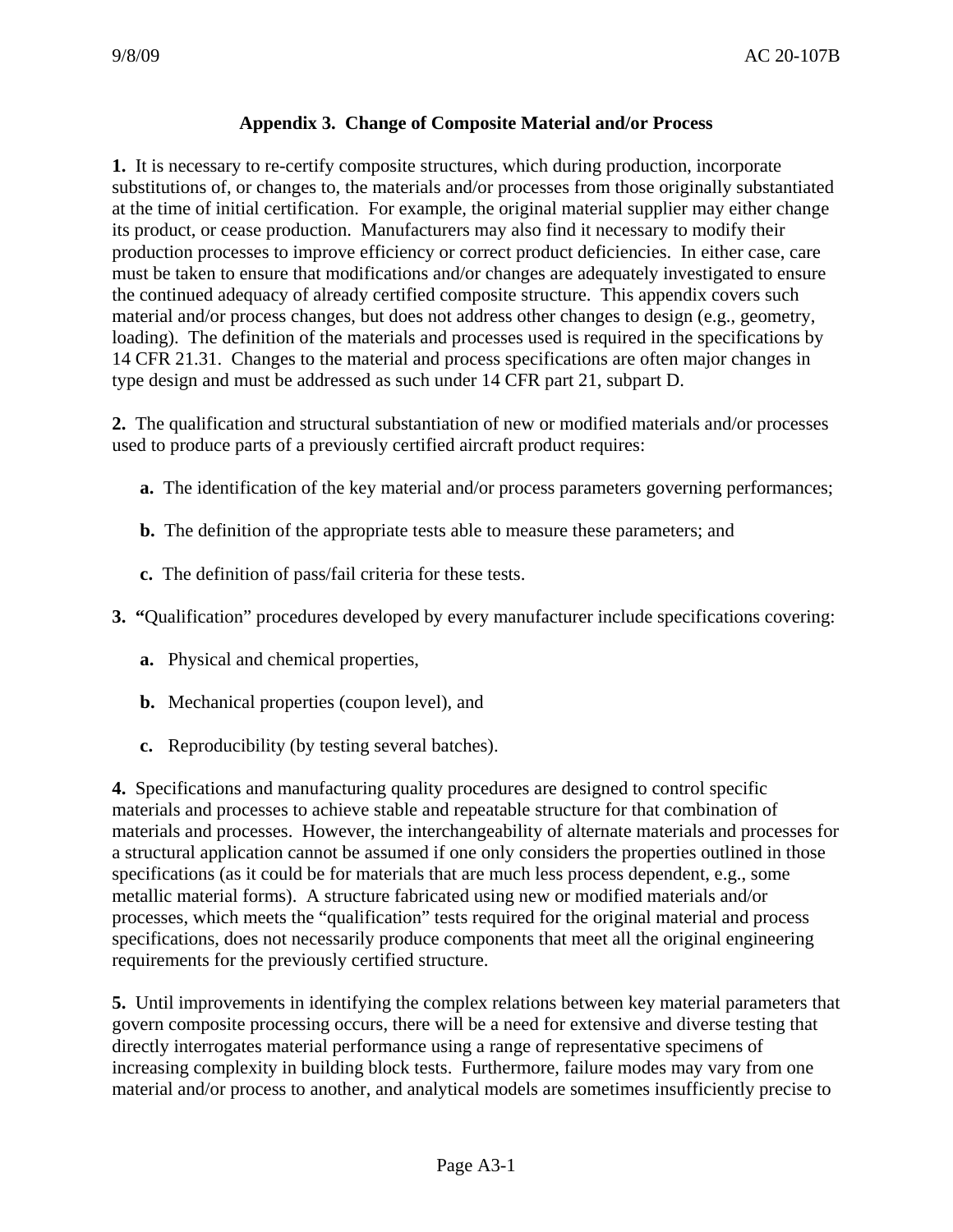reliably predict failure without sufficient empirical data. Therefore, a step-by-step test verification with more complex specimens may be required.

#### **6. Classification of Material or Process Change.**

**a.** Any of the following situations requires further investigation of possible changes to a given composite structure:

**(1) Case A:** A change in one or both of the basic constituents, resin, or fiber (including sizing or surface treatment alone) would yield an alternate material. Other changes that result in an alternate material include changes in fabric weave style, fiber aerial weight, and resin content.

**(2) Case B:** Same basic constituents, but any change of the resin impregnation method. Such changes include: (i) prepregging process (e.g., solvent bath to hot melt coating), (ii) tow size (3k, 6k, 12k) for tape material forms with the same fiber areal weight, (iii) prepregging machine at the same suppliers, (iv) supplier change for a same material (licensed supplier).

**(3) Case C:** Same material, but modification of the processing route (if the modification to the processing route governs eventual composite mechanical properties). Example process changes of significance include: (i) curing cycle, (ii) bond surface preparation, (iii) changes in the resin transfer molding process used in fabricating parts from dry fiber forms, (iv) tooling, (v) lay-up method, (vi) environmental parameters of the material lay-up room, and (vii) major assembly procedures.

**b.** For each of the above cases, a distinction should be made between those changes intended to be a replica of the former material/process combination (Case B and some of Case C) and those which are "truly new material" (Case A and some of Case C). So, two classes are proposed:

**(1)** "Identical materials/processes" in cases intended to create a replica structure.

**(2)** "Alternative materials/processes" in cases intended to create truly new structure.

**c.** Within the "identical materials/processes" class, a subclassification can be made between a change of the prepregging machine alone at the supplier and licensed production elsewhere. For the time being, a change to a new fiber produced under a licensed process and reputed to be a replica of the former one, will be dealt with as an "alternative material/process."

**d.** Some minor changes within the class representing identical materials/processes may not interact with structural performances (e.g., prepreg release papers, some bagging materials, etc.) and should not be submitted as part of the recertification. However, the manufacturers (or the supplier) should develop a proper system for screening those changes, with adequate proficiency at all relevant decision levels. Other minor material changes that fall under Case B may warrant sampling tests to show equivalency only at lower levels of building block substantiation.

**e.** Case C changes that may yield major changes in material and structural performance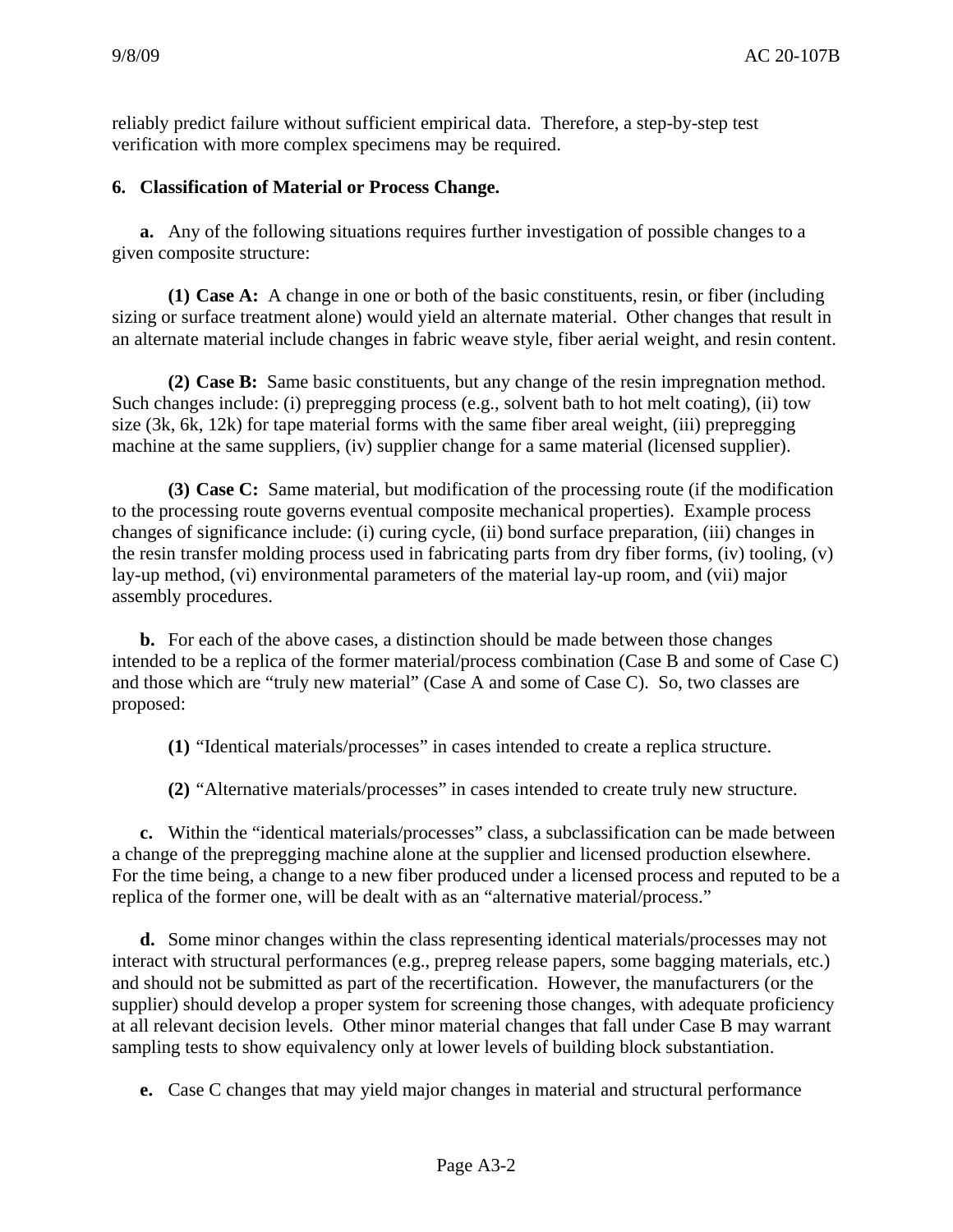need to be evaluated at all appropriate levels of the building block tests to determine whether the manufacturing process change yields identical or alternate materials. Engineering judgment will be needed in determining the extent of testing based on the proposed manufacturing change.

**f.** Case A (alternative material) should always be considered as an important change, which requires structural substantiation. It is not recommended to try a sub-classification according to the basic constituents being changed, as material behavior (e.g., sensitivity to stress concentrations) may be governed by interfacial properties, which may be affected either by a fiber or a resin change.

**7. Substantiation Method.** Only the technical aspects of substantiation are addressed below.

**a. Compliance Philosophy**. Substantiation should be based on a comparability study between the structural performances of the material accepted for type certification, and the second material. Whatever the modification proposed for a certificated item, the revised margins of safety should remain adequate. Any reduction in the previously demonstrated margin should be investigated in detail.

 **(1) Alternative Material/Process**: New design values for all relevant properties should be determined for any alternate material/process combination. Analytical models initially used to certify structure, including failure prediction models, should be reviewed and, if necessary, substantiated by tests. The procurement specification should be modified (or a new specification suited to the selected material should be defined) to ensure key quality variations are adequately controlled and new acceptance criteria defined. For example, changing from first to second generation of carbon fibers may improve tensile strength properties by more than 20% and a new acceptability threshold will be needed in the specification of the alternate material to ensure the detection of quality variations.

**(2) Identical Material**: Data should be provided that demonstrates that the original design values (whatever the level of investigation, material or design) remain valid. Statistical methods need to be employed for data to ensure that key design properties come from the same populations as the original material/process combination. Calculation models including failure prediction should remain the same. The technical content of the procurement specification (Case B) should not need to be changed to properly control quality.

#### **b. Testing.**

**(1)** The extent of testing needed to substantiate a material change should address the inherent structural behavior of the composite and will be a function of the airworthiness significance of the part and the material change definition. For example, the investigation level might be restricted to the generic specimens at the test pyramid base (refer to figures in paragraph 7) for an identical material, but non-generic test articles from higher up the pyramid should be included for an alternative material. Care needs to be taken to ensure that the test methods used yield data compatible with data used to determine properties of the original structure.